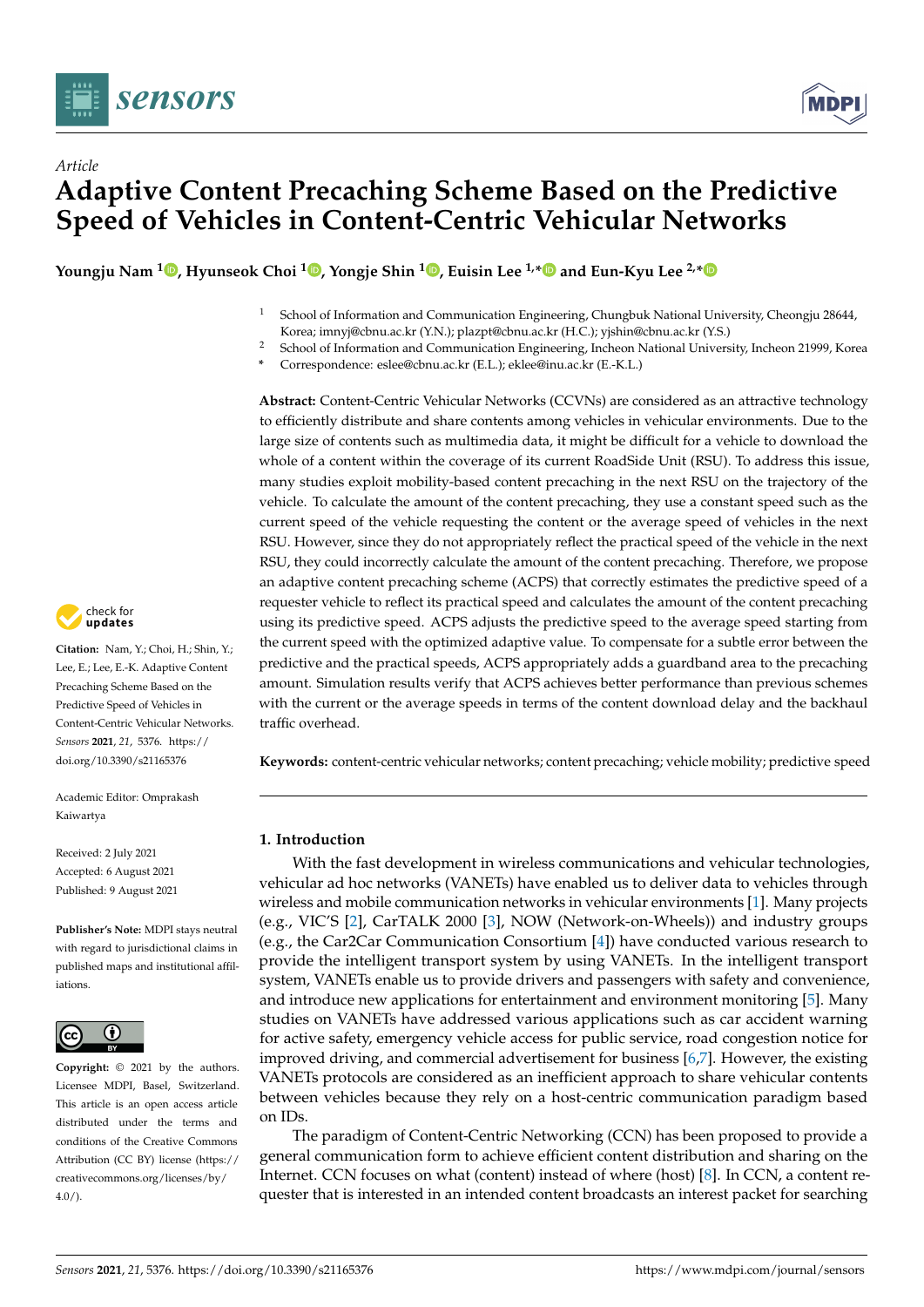the content. Content publishers or providers having the content and receiving the Interest packet send out the content to the content requester via the reverse path of the interest packet. Then, nodes on the path of the content delivery cache the content in their own storage to instantly respond to interest packets from other content requesters [\[9\]](#page-27-8). Recently, a Content-Centric Vehicular Networking (CCVN) framework has been introduced to apply CCN in vehicular networks with RoadSide Units (RSUs) [\[10\]](#page-28-0). Instead of broadcasting an interest packet to search an intended content, the CCVN framework allows a requester vehicle to send the interest packet only to the RSU where it is located. The RSU delivers the interest packet to a content provider (i.e., a content server or a content publisher) of the content through its backhaul links, receives the content from the content server and downloads the content to the requester vehicle. Then, CCVNs also allow the RSU to cache the content to immediately respond to interest packets from other requester vehicles and thus enhance the performance of content downloading. Many studies on caching have been researched about where, what, and how long to cache contents on RSUs receiving them in CCVNs [\[11](#page-28-1)[–15\]](#page-28-2).

Owing to the development of various vehicular applications, both the number of contents and the number of requester vehicles increase rapidly [\[16\]](#page-28-3). Accordingly, a great number of demands for searching contents happens from a lot of vehicles in CCVNs. To efficiently handle the high demands, the research on proactive caching (i.e., precaching) have been actively conducted in CCVNs [\[17](#page-28-4)[–24\]](#page-28-5). Precaching proactively caches anticipated contents for vehicles at RSUs from content servers in advance even though they have never been requested by vehicles. Many studies on precaching determine contents or RSUs for precaching by considering factors such as the mobility of vehicles or the popularity of contents. Since precaching enables vehicles to immediately download precached contents from RSUs without using content servers, it reduces the delay of content downloading and the overhead of backhaul link traffic in CCVNs. However, due to the large size of contents such as multimedia content (for example, videos on YouTube, Netflix, etc.), a vehicle has the difficulty to download the whole amount of content within the coverage of the RSU where it is currently connected [\[19\]](#page-28-6). As a result, when it enters the next RSU, it resends the interest packet to the next RSU. Thus, it should wait to download the content until the next RSU receives the content from the content provider. It increases the delay of content downloading.

To solve the problem of the content downloading delay for the large size of contents, the research on mobility-based precaching has been recently conducted by many studies in CCVNs [\[17](#page-28-4)[,25](#page-28-7)[–27\]](#page-28-8). The mobility-based precaching exploits precaching of contents in continuous next RSUs on the trajectory of the vehicle. In this precaching method, an intended content requested for a vehicle is proactively cached to the next RSU on its trajectory before it arrives at the next RSU. For content precaching, these schemes proactively cache the same copy of the whole content (i.e., full precaching) for the vehicle to the next RSU where it arrives after leaving the current RSU [\[11\]](#page-28-1). However, since the full precaching caches the unnecessary parts (that the vehicle already downloaded in the current RSU or cannot download in the next RSU) of the content to the next RSU, it increases traffic of backhaul links and overheads of caching storages. To solve this problem of the full precaching, several schemes have been proposed to proactively cache only the downloadable amount (i.e., partial precaching) of the content for the vehicle in the next RSU [\[28–](#page-28-9)[31\]](#page-28-10). In the partial precaching, the information of vehicle speeds is used to calculate the downloadable amount of the content. Then, these schemes use only the constant speed as the vehicle speed information which is the current speed [\[28](#page-28-9)[,29](#page-28-11)[,31\]](#page-28-10) of the requester vehicle or the average speed [\[30\]](#page-28-12) of vehicles in the next RSU. However, since the current speed and the average speed do not appropriately reflect the practical speed of the requester vehicle in the next RSU, the previous schemes could incorrectly calculate the downloadable amount of the content in the next RSU. If the downloadable amount of the content is calculated more than the amount that the vehicle can practically download in the next RSU, it increases the overhead of backhaul traffic [\[32\]](#page-28-13). In contrast, if the downloadable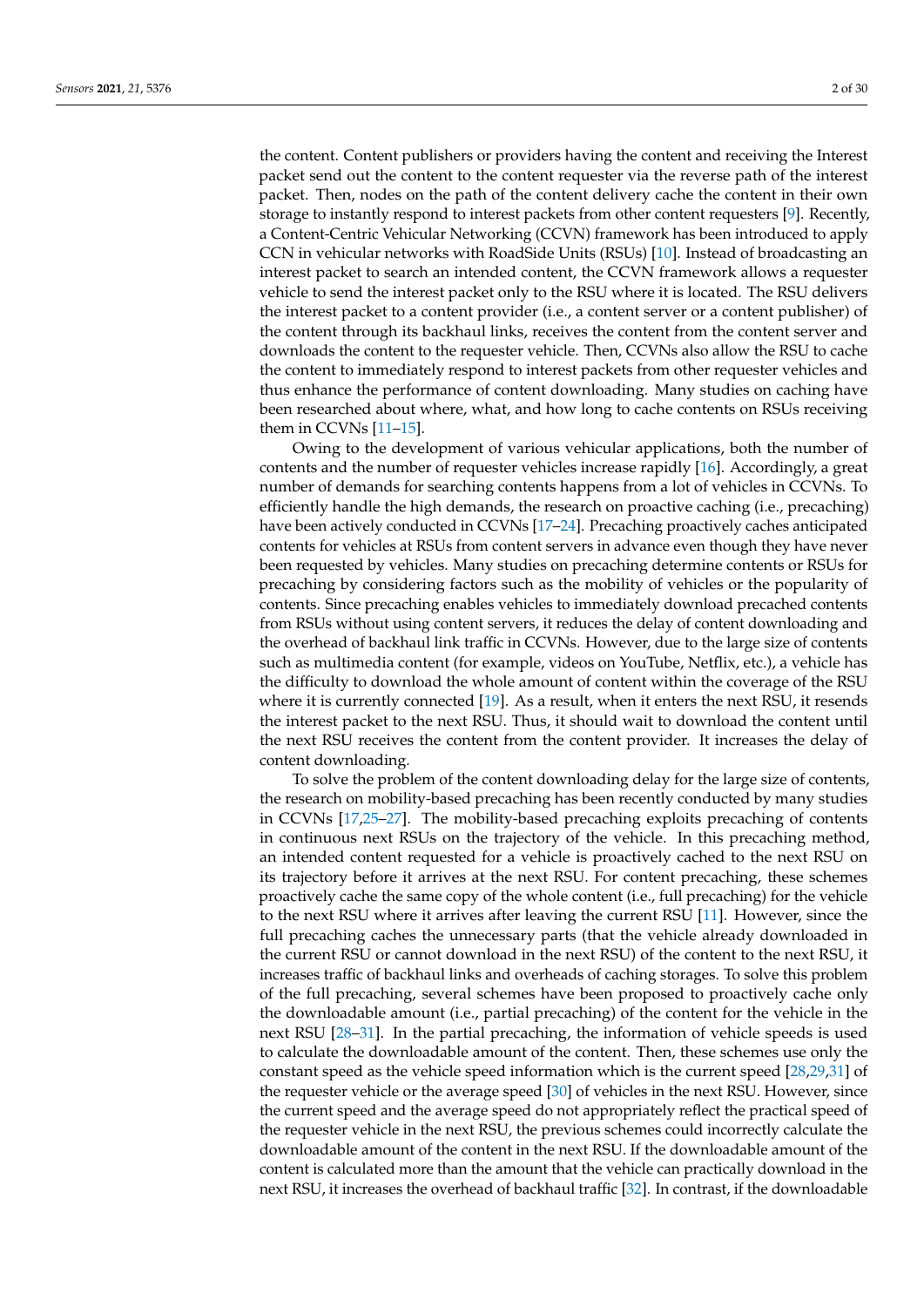amount of the content is calculated less than the amount that the vehicle can practically download, it increases the delay of content downloading.

Therefore, we propose an adaptive content precaching scheme (ACPS) that efficiently reduces the delay of content downloading and the overhead of backhaul traffic for the mobility-based partial precaching in CCVNs. First of all, ACPC estimates the predictive speed of a requester vehicle in the next RSU to accurately reflect its practical speed. The predictive speed of the requester vehicle is adjusted to the average speed of vehicles in the next RSU from starting with the current speed of the requester vehicle by the optimized adaptive value. Then, ACPS calculates the downloadable amount of the content for the requester vehicle in the next RSU from its predictive speed. Since the predictive and the practical speeds of the requester vehicle in the next RSU might have a subtle error between them, the hit ratio of precaching about the downloadable amount of the content is reduced and thus the content downloading delay raises. ACPS adds a guardband area to the downloadable amount to compensate for the subtle error of the speed prediction. Then, ACPS carries out precaching of the downloadable amount with the guardband area in the next RSU. As a result, the requester vehicle can immediately download the precached content from the next RSU when it arrives at the next RSU. Simulation results conducted in various environments verify that ACPS achieves better performance than a current speed scheme [\[31\]](#page-28-10) and an average speed scheme [\[30\]](#page-28-12) among the previous mobility-based partial precaching schemes in terms of the content downloading delay and the backhaul traffic overhead.

Our goal in this paper is to correctly calculate the downloadable amount of an intended content to efficiently precache it in the next RSU in terms of the content downloading delay and the backhaul traffic overhead. To achieve this goal, our contribution can be summarized as follows.

- To calculate the precached amount of an intended content in the next RSU, ACPS estimates the predictive speed of a requester vehicle by considering both the current speed of the requester vehicle and the average speed of vehicles in the next RSU and applying the optimized adaptive value, and thus reduce the backhaul traffic overhead by preventing unnecessary precaching.
- To compensate for the difference between the predictive and the practical speeds of the requester vehicle in the next RSU, ACPS includes a guardband added in the precached amount of an intended content to completely download the intended content, and thus reduces the content downloading delay by raising the hit ratio of precaching.
- To evaluate the performance of the proposed scheme, ACPS is compared with two previous schemes, the current speed scheme and the average speed scheme in simulations of NS3 with including the Routes Mobility Model extracted with API key from Google Map Platform. ACPS has better performance than the previous scheme for precaching in CCVNs.

The remainder of this paper is organized as follows. We examine the related works of the proposed scheme in Section [2.](#page-2-0) The network model and problem statement for the proposed scheme is presented in Section [3.](#page-8-0) The proposed scheme is described in detail in Section [4.](#page-10-0) The performance evaluation of the proposed scheme is verified in Section [5](#page-14-0) through simulation results. Section [6](#page-24-0) concludes this paper.

#### <span id="page-2-0"></span>**2. Related Works**

# *2.1. Caching in CCVNs*

In Content-Centric Vehicular Networks (CCVNs) [\[10,](#page-28-0)[33\]](#page-28-14), since the capabilities (e.g., storage, battery, sensor, memory, etc.) of vehicles and road-side infrastructures (e.g., Access Points (APs), Road-Side Units (RSUs), local servers, etc.) are improved, they enable us to cache the large size contents [\[34](#page-28-15)[,35\]](#page-29-0). Thus, several studies [\[11–](#page-28-1)[15\]](#page-28-2) have been researched about where, what, and how long to cache the contents in CCVNs. Blaszczysyzn et al. [\[11\]](#page-28-1) proposed the optimal probabilistic placement policy of content caching, which guarantees the maximal hit probability of the content caching in random network topologies.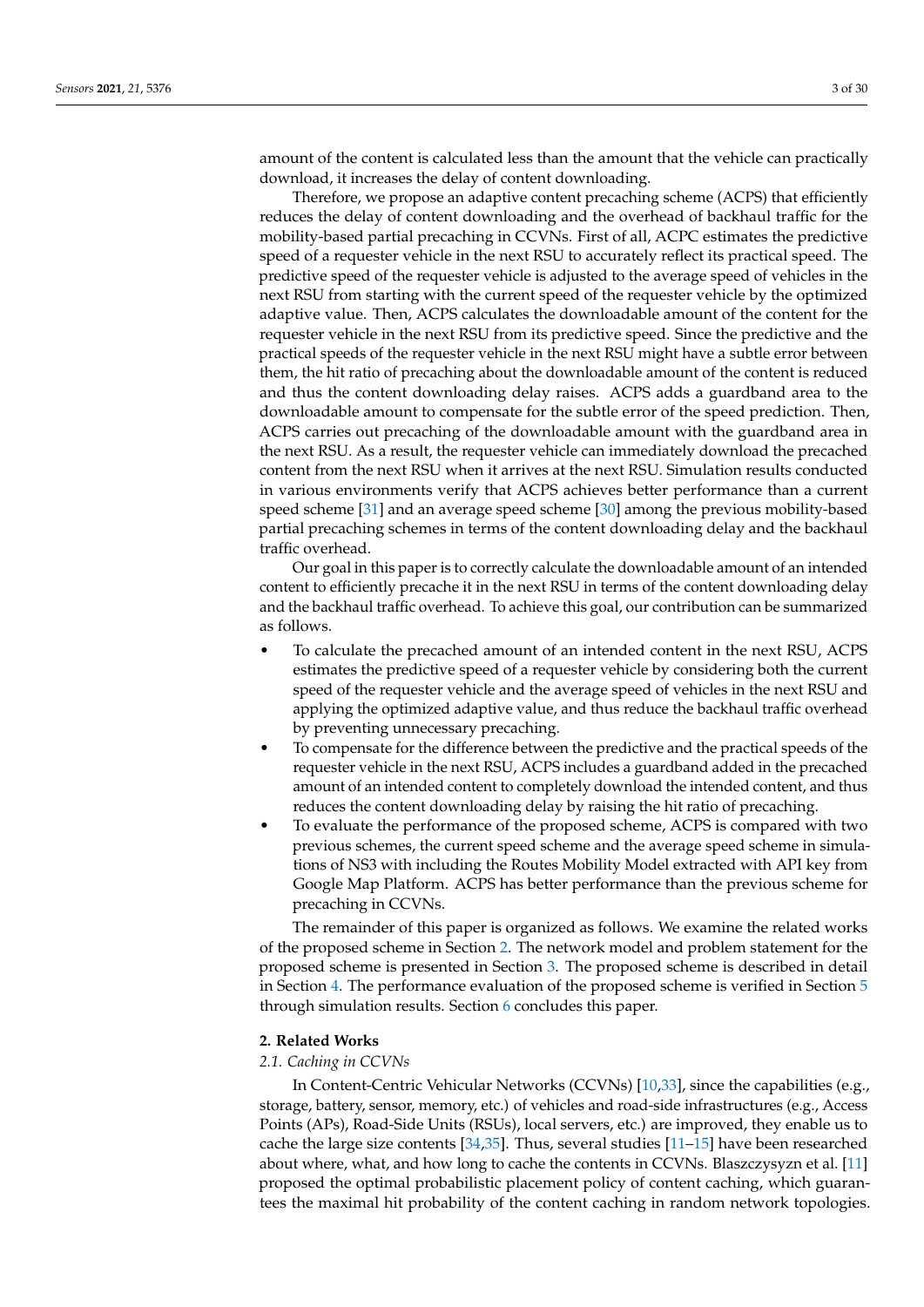To achieve the maximal hit probability, it exploits multi-coverage regions and delivers considerable performance improvement compared to the standard *cache the most popular content, everywhere* scheme. It formulates and solves the problem of an optimal randomized content placement policy to maximize the user's caching hit probability. Ostrovskaya et al. [\[12\]](#page-28-16) proposed a new multi-metric content replacement policy (M2CRP) for content stores in NDN-driven VANETs. M2CRP considers three metrics to collectively encompass the requirements for the improved performance of VANETs applications: the freshness of the content, the popularity, and the distance between the locations where the content was received and saved in content stores and the current location of the caching node. Marica et al. [\[13\]](#page-28-17) proposed a novel caching strategy, referred to as Diversity improved cAchiNg of popular Transient contEnts (DANTE) where vehicles autonomously decide which content is to be locally cached according to the content residual lifetime, its popularity and the perceived availability of the same content in the neighborhood. They also design a set of minor modifications in the Named Data Networking (NDN) node architecture and packet fields to support DANTE operations. Caching decisions are taken by vehicles autonomously. Vehicles can find the majority of distinct fresh and popular contents nearby, without flooding the network with content requests that have to reach the original source. Deng et al. [\[14\]](#page-28-18) proposed a Distributed Probabilistic Caching (DPC) scheme to solve the problems such as high content retrieval latency, low cache space utilization, and high content redundancy caused by the always cache policy in VANETs through NDN. DPC exploits three main factors to decide caching of contents: the demand and preference of vehicles, the importance of vehicles in the network, and relative movement of the receiver and the sender. Dua et al. [\[15\]](#page-28-2) proposed a content caching scheme based on a bloom filter model (that is the probability data structure) to improve efficient content distribution in CCVNs. The bloom filter model is used to achieve better time complexity and quicker content insertion, deletion and search processes. Through the bloom filter model, the scheme allows vehicles to have the functionality of cache to support cooperative content distribution between them.

#### *2.2. Precaching in CCVNs*

In CCVNs for VANETs, unlike the traditional CCNs for the Internet, a requester vehicle cannot stay in an RSU for a long time to completely download its intended contents from the RSU because it passes the RSU due to its high mobility on roads in vehicular networks. Thus, only a single RSU may not be able to provide the whole of a content to a vehicle connected to it within the short time in its communication coverage. The requester vehicle may need to pass the coverages of multiple RSUs to download the whole content. Therefore, some studies [\[17](#page-28-4)[–24\]](#page-28-5) have been researched to precache the content before a requester vehicle enters into the coverage of the next RSU. Kanai et al. [\[17\]](#page-28-4) proposed a proactive content caching scheme that utilizes transportation systems to provide high quality and highly reliable video delivery through efficient wireless resource usage. The requested content is divided into several segments which are delivered separately to relay points according to the traveling schedule of transportation vehicles such as trains or buses. The transportation vehicle receives the distributed content segments at relay points. The transportation vehicle streams the received content segments to mobile users inside it via wireless LANs. Yao et al. [\[18\]](#page-28-19) proposed a scheme called cooperative caching based on mobility prediction (CCMP) for CCVNs. The main idea of CCMP is to cache popular contents at a set of mobile nodes that may visit the same hot spot areas repeatedly. CCMP uses a prediction based on partial matching to predict mobile nodes' probability of reaching different hot spot regions based on their past trajectories. Zhou et al. [\[19\]](#page-28-6) proposed a novel content delivery framework by leveraging the 5G edge networks in which the content caching and data prefetching techniques are exploited to provide vehicular content distribution. They design a system architecture leveraging RSUs named vehicular edge infostations for edge vehicular content delivery in 5G networks. To reduce the data access delay and efficiently utilize the precious connection time of vehicles, the infostations are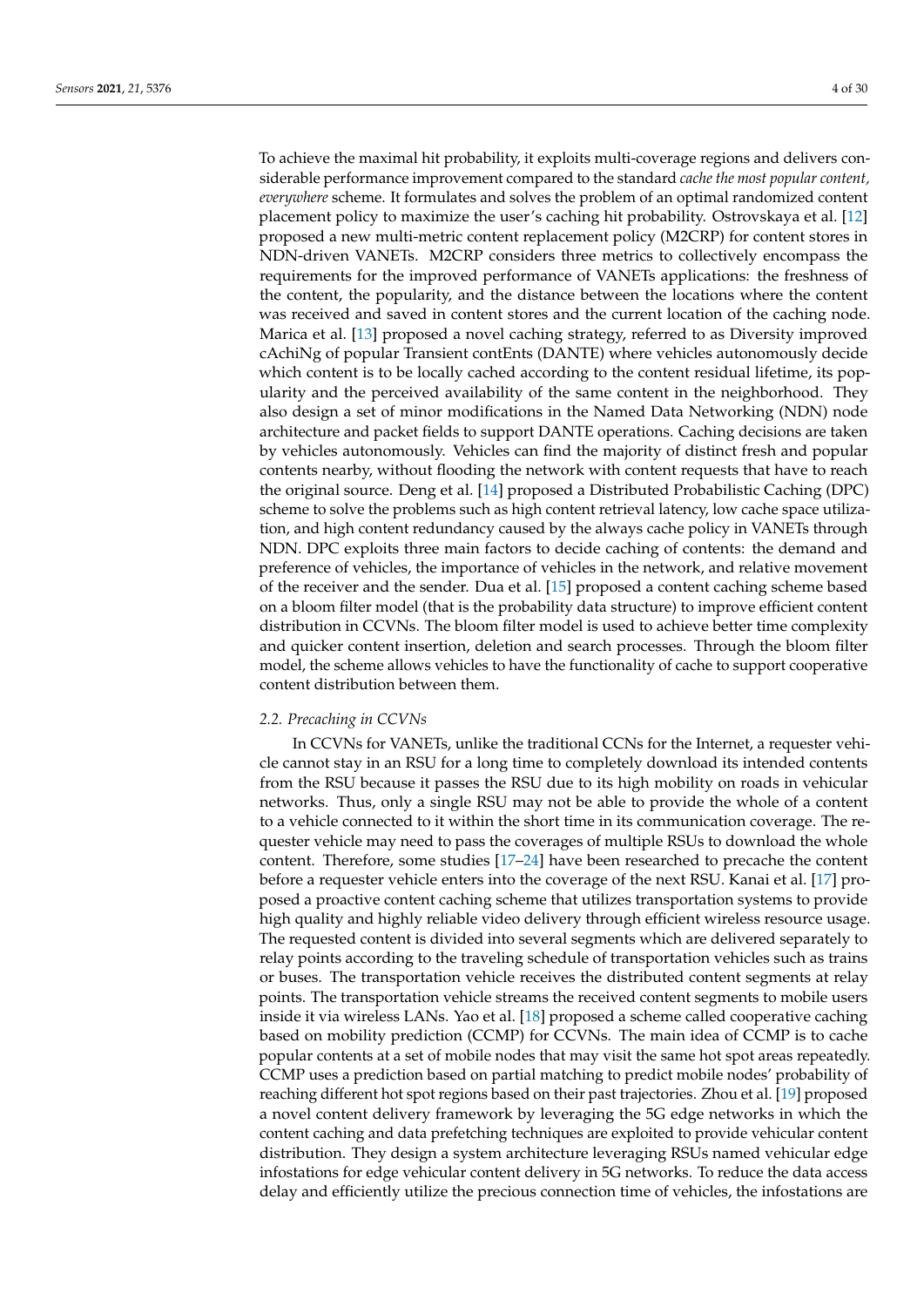featured by the deployment of local content servers and the use of content caching and data prefetching techniques. Luo et al. [\[20\]](#page-28-20) proposed EdgeVCD, an intelligent algorithminspired content distribution scheme. Specifically, they first propose a dual-importance (DI) evaluation approach to reflect the relationship between the Priority of Vehicles (PoV) and the Priority of Contents (PoC). To solve the complex optimization problem effectively, they first divide the road into small segments. Then, they propose a fuzzy logic-based method to select the most proper content replica vehicle (CRV) for supporting content distribution efficiently and redefine the number of content requester vehicles in each segment. Hui et al. [\[21\]](#page-28-21) proposed a zone-based content precaching strategy, which aims to implement an active content caching through precaching zone selecting algorithm and precaching node selecting algorithm. They organize the edge servers (ESs) with a zone-based way at the edge, and assign a Manager node to collect the information of each zone. A content precaching zone can be selected by comparing estimated request delay and zone sojourn time. To find an ES with a lower workload to reduce the future response delay, ES can be selected by its centrality, load degree and content popularity. Lin et al. [\[22\]](#page-28-22) proposed a Cooperative Caching scheme based on Social Attributes and Mobility Prediction (CC-SAMP) for VCCN. It is based on the observation that vehicles move around and are liable to contact each other according to drivers' common interests or social similarities. They incorporate both social attributes and hot-zone visiting probability into the design of a cooperative caching scheme for VCCN. They also propose a cache replacement policy that evaluates the content popularity by combining the social similarity and time interval of two consecutive requests. Ahmed et al. [\[23\]](#page-28-23) proposed a system model that makes use of the cached contents on passing vehicles in order to fill up the RSU cache such that the RSU can later serve the requests arising from vehicles without need to access the backhaul link. They define the system as Markov Decision Process (MDP) and specify its items (state, action, reward) and use a DQN-learning and design a heuristic algorithm to solve the caching problem. The DQN-based solution does not stick with certain contents, it learns the best policies which optimize the performance based on the utility of the cached contents and their size. Ruyan et al. [\[24\]](#page-28-5) proposed a cooperative caching strategy with content request prediction (CCCRP) in IoV, which precaches the contents requested by vehicles with greater probability in other vehicles or the RSU to reduce the content acquisition delay. They use the Long Short Time Memory (LSTM) model to predict the number of content requests on the time series with different the processing mode. In addition, they mainly focus on the caching decision and propose a reinforcement learning-based algorithm for the cooperative caching strategy with content request prediction (CCCRP) in IoV according to the prediction results of content requests. Table [1](#page-5-0) shows the summary of the related works on precaching in CCVNs.

| Reference | <b>Caching Decision Factors</b>                             | Mobility<br>Supporting | Cached<br>Amount | Performance<br><b>Parameters</b> | Method                                            |
|-----------|-------------------------------------------------------------|------------------------|------------------|----------------------------------|---------------------------------------------------|
| $[17]$    | mobility of a train                                         | $\Omega$               | Partial          | OoE                              | mathematical calculation                          |
| $[18]$    | mobility probability to Hot<br>Regions, popularity          | X                      | Full             | success ratio,<br>access delay   | mathematical calculation                          |
| $[19]$    | backhaul link, wireless<br>resource                         | X                      | Full             | delay, throughput,<br>profit     | optimization, strategy-proof<br>auction mechanism |
| $[20]$    | mobility, popularity                                        | $\Omega$               | Partial          | communication<br>cost            | optimization                                      |
| $[21]$    | mobility prediction, centrality,<br>load degree, popularity | $\Omega$               | Full             | reliability, delay               | mathematical calculation                          |
| $[22]$    | social attributes, trajectory<br>prediction                 | $\Omega$               | Partial          | success ratio,<br>access delay   | weight function                                   |
|           |                                                             |                        |                  |                                  |                                                   |

**Table 1.** The summary of the related works on precaching in CCVNs.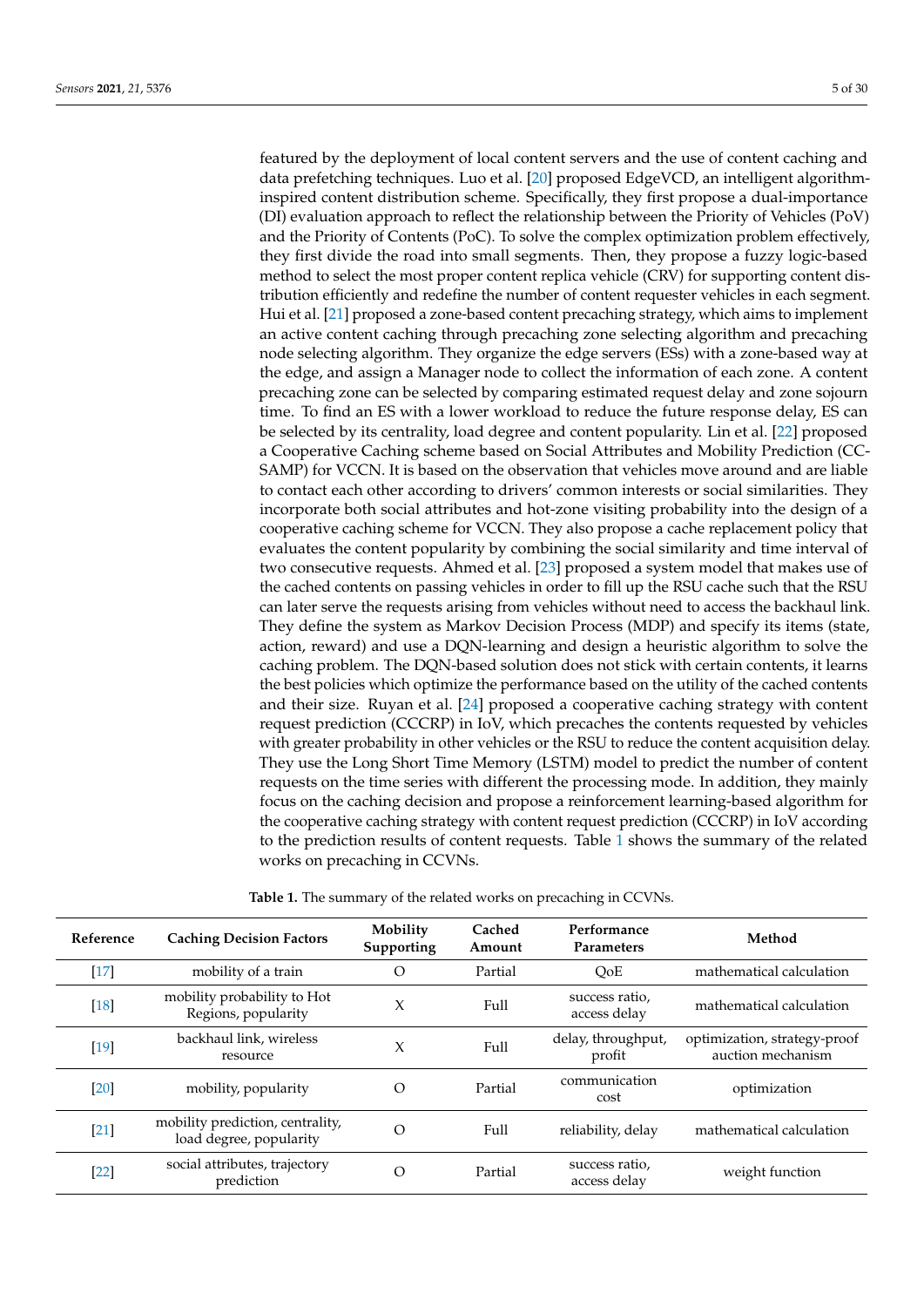<span id="page-5-0"></span>

| Reference | <b>Caching Decision Factors</b>                      | Mobility<br>Supporting | Cached<br>Amount | Performance<br>Parameters | Method                                |
|-----------|------------------------------------------------------|------------------------|------------------|---------------------------|---------------------------------------|
| $[23]$    | popularity, content size                             |                        | Full             | backhaul link cost        | Deep Reinforcement<br>Learning        |
| $[24]$    | request frequency, popularity<br>based on Zipf's law |                        | Full             | QoS                       | long short-term memory,<br>Q-learning |

**Table 1.** *Cont.*

#### *2.3. Mobility-Based Precaching in CCVNs*

Since the above-mentioned precaching schemes do not consider the mobility information of a requester vehicle, the requester vehicle should search the RSUs which have the precached content to download the whole content. It causes reducing the cache hit ratio and the content delivery ratio. To efficiently download the whole content and to enhance the cache hit ratio, some studies [\[25](#page-28-7)[,26](#page-28-24)[,36](#page-29-1)[–39\]](#page-29-2) on mobility-based precaching that exploit the mobility of the requester vehicle have been researched in CCVNs. They proactively cache the same copy of the whole content (i.e., full precaching) for the requester vehicle to the next RSU where it arrives next by its mobility. Abani et al. [\[26\]](#page-28-24) proposed a proactive caching scheme that leverages the flexibility of ICNs in precaching contents anywhere in the networks. They used entropy to measure the uncertainty of Markov-based mobility predictions to locate the next location of a requester vehicle and to make a strategic decision of where to precache in the networks. The uncertainty measurements determine the best precaching RSU around the mobility of the requester vehicle and thus eliminating redundant precaching. Zhao et al. [\[25\]](#page-28-7) proposed a vehicle mobility prediction-assisted OTT prefetching mechanism in VANETs. They suggest a hierarchical VANETs architecture that enables vertical aggregation to optimize the precaching operations and improves system performances. They implemented a vehicle mobility prediction module to estimate the future connected RSUs using the dynamic Markov chain model and data traces collected from a real-world VANETs test-bed deployed in the city of Porto, Portugal. The mechanism increases the percentage of offloaded traffic, reduces the backhaul data volume, and optimizes the content retrieval latency. Sara et al. [\[36\]](#page-29-1) proposed a scheme called Proactive Caching at Parked Vehicles (PCPV) to provide a better quality of service to vehicular users who tend to have a somewhat consistent social networking behavior. Users have a predictive behavior in terms of the type and time of access of social media platforms as a part of their daily routine during transit from one place to another. This process is done using a heuristic greedy approach to precache the data at the proper time and place based on future requests, trajectories, and estimated period of encounter with road segments. Zhang et al. [\[37\]](#page-29-3) proposed RapidVFetch to facilitate vehicular data downloading by precaching data via V2V communication over NDN. Since it is the vehicle who best knows its future locations and desired content, RapidVFetch lets each vehicle, called a requester, express their needs by Interest packets which are small in size and solicit help from other vehicles, called forwarding vehicles, through V2V communication. Vehicles at future locations can simply express these small Interest packets to the RSUs, where the prefetched packets will be cached at the RSUs and will soon be used by the requester when it moves into the RSU's range. Din et al. [\[38\]](#page-29-4) proposed a Left-Right-Front (LRF) cache strategy for precaching in VANETs. The LRF cache strategy proactively places the requested data at upcoming nodes/RSUs for vehicles. This strategy works with a predefined ICN architecture without making a change in the existing data structures to cope with the problems of the dynamic nature of network and mobility due to IoT-based VANET nodes in the ICN environment. This strategy is suitable for improving cache utilization, hop ratios, and resolved interest ratios. Hu et al. [\[39\]](#page-29-2) proposed a Peer-to-Peer Federated learning-based proactive Caching scheme (PPFC) that is well suited to the highly dynamic IoV environments. Due to the heterogeneous abilities of vehicles, a dual-weighted model aggregation scheme is designed to reduce the effect of straggler vehicles in order to further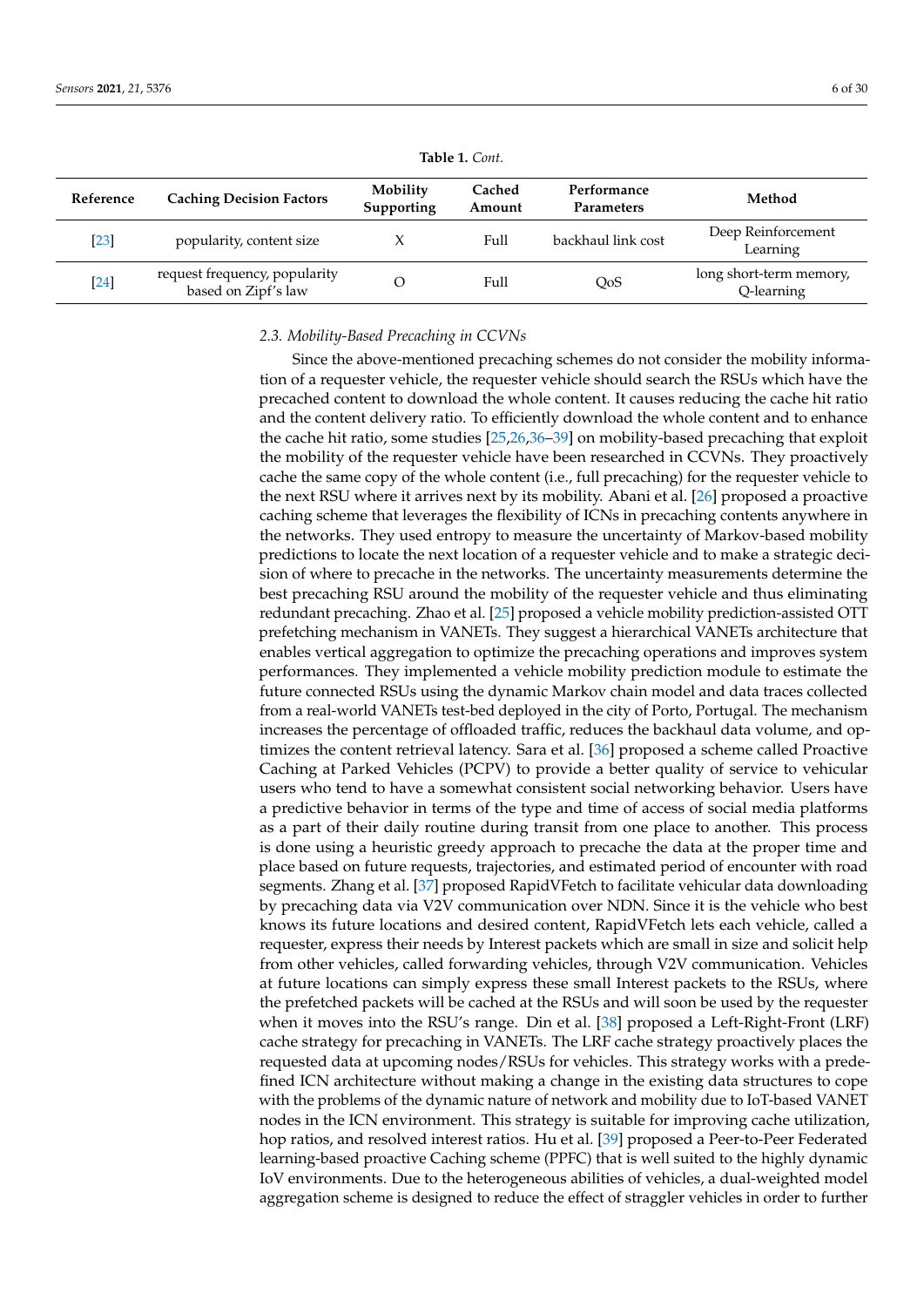improve the accuracy of the trained global model in the designed peer-to-peer FL. PPFC can eliminate the issue of hand-over between RSUs, achieve lower latency and adapt to the mobility of vehicles. PPFC utilizes a Collaborative Filtering based Variational AutoEncoder (CF-VAE) model to predict content popularity based on the contextual information of users for making smart precaching decisions.

However, since the full precaching schemes [\[25,](#page-28-7)[26](#page-28-24)[,36](#page-29-1)[–39\]](#page-29-2) precache the whole of an intended content for a requester vehicle to its next RSU, they have the problem to precache unnecessary parts of the content that the vehicle already downloaded in the current RSU or cannot download in the next RSU, because the vehicle can download only the limited amount in the next RSU due to its limited travel time in the RSU. Thus, many studies [\[27](#page-28-8)[–31,](#page-28-10)[40,](#page-29-5)[41\]](#page-29-6) have been addressed to solve this problem and proposed partial precaching schemes to precache only the amount that a requester vehicle can download in the communication coverage of the next RSU through the communication with it based on the speed information. To calculate the amount of the precached content, these schemes use the constant speed as the vehicle speed information such as the current speed [\[27–](#page-28-8)[29](#page-28-11)[,31](#page-28-10)[,40](#page-29-5)[,41\]](#page-29-6) of the requester vehicle or the average speed [\[30\]](#page-28-12) of vehicles in the next RSU. Grewe et al. [\[28\]](#page-28-9) proposed a novel proactive caching scheme for VANETs based on NDN. It calculates a list of chunks used to transmit an intended content of a requester vehicle based on the content size and the maximum payload. Then, it determines the next RSU on the trajectory of the requester vehicle for precaching chunks. The determination is based on the vehicle's position, its velocity, and its INTEREST frequency. The number of total chunks that the requester vehicle is possible to download is calculated by the current constant speed vector of the vehicle. Guo et al. [\[27\]](#page-28-8) proposed a novel cooperative communication scheme in consideration of both content prefetching and carry-and-forward methods to reduce the dark area between two neighbor RSUs and indirectly extend the coverage of an RSU for downloading the large-size contents. In the communication range of the RSU, a requester vehicle requests to download an intended content from a content server and requests the next two arrival RSUs to precache an appropriate portion of the remaining content for downloading the intended content. The expected downloadable amount for precaching in the next RSU is calculated by its transmission rate and the sojourn time of the requester vehicle in it. The sojourn time is calculated by the current speed of the requester vehicle and the communication coverage distance of the RSU. Khelifi et al. [\[29\]](#page-28-11) proposed an optimized precaching scheme called PCMP for VANETs on the top of the NDN architecture, which predicts the next arrival RSU based on the LSTM module and precaches the intended content on the RSU. They calculated the number of chunks using the current velocity of the requester vehicle and the distance of the path at the coverage of RSU. Then, PCMP divides the intended content into chunks, then calculates the number of chunks required to be precached and downloaded in the next RSU. For the calculation, it exploits the connectivity duration of the requester vehicle within the coverage of the RSU and the link bandwidth between the vehicle and the RSU. Lin et al. [\[40\]](#page-29-5) proposed a mechanism for precaching chunks of large content objects such as videos among RSUs. They adopt the Hidden Markov Model (HMM) to predict the moving trajectory of the requester vehicle. Based on the time gap from the current location to the predicted location of the requester vehicle, they calculate the size of video chunks for precaching by using the current driving speed of the requester vehicle. Then, the corresponding RSU can precache the required video chunks and provide them to the requester vehicle as soon as it arrives at the predicted location. Zhe et al. [\[31\]](#page-28-10) proposed a novel hierarchical proactive caching approach that considers both the future demands of autonomous vehicle users and their mobility. This approach uses the non-negative matrix factorization (NMF) technique to predict user's preferences which are then used to predict users' future demands by considering the historical popularity of videos. They calculate the number of video chunks for precaching by using the arrival and departure time of the user at an edge node based on its current velocity vector. They consider not only the predicted ratings, but also the previous popularity of videos to predict the users' future demands. Park et al. [\[41\]](#page-29-6)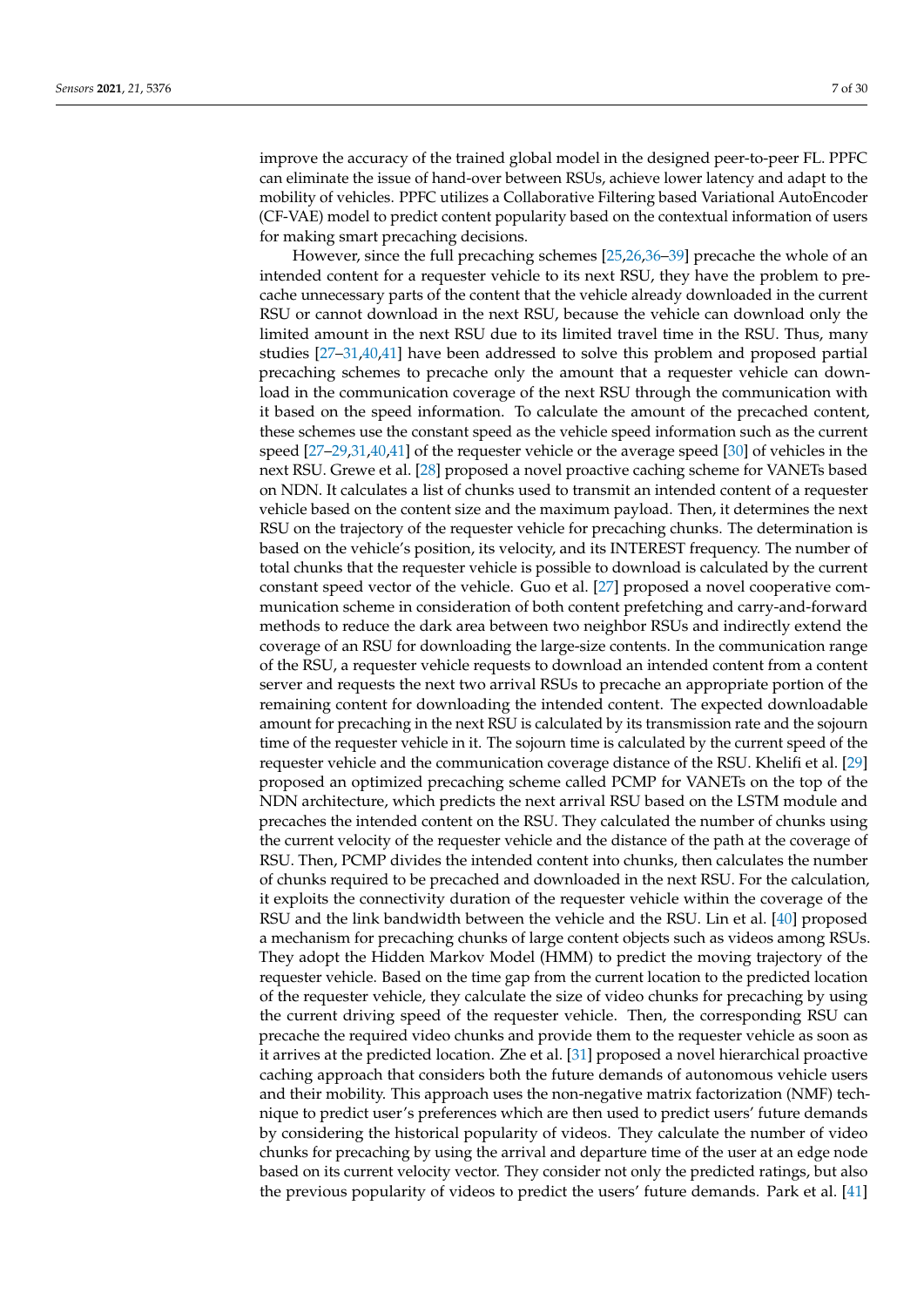proposed a mobility-aware distributed proactive caching scheme in CCVNs. To reduce the redundancy and the burden of precaching for multiple candidates next RSUs from the current RSU, the proposed scheme distributes the whole of the intended content to each of them as much as the mobility probability of the requester vehicle about each candidate next RSU, which means the probability to move to the candidate next RSU from the current RSU by the requester vehicle based on the Markov Model. They calculate the maximum number of chunks using the constant vehicle speed, and these chunks are distributively precached to each of the candidate next RSUs which the requester vehicle may travel. Zhang et al. [\[30\]](#page-28-12) proposed a content caching and prefetching framework where an AP has separately a cache buffer and a prefetch buffer for popularity-based content caching and mobility prediction-based prefetching. For precaching to buffer, they calculate what chunks the client will request during the average residence time (that is calculated by the average speed of vehicles) based on the residence time history table. The framework can capture both long-term aggregated content access pattern and short-term individual user access pattern, thus considerably improving the cache hit ratio. They developed a network-level mobility prediction model to determine the next AP in the MobilityFirst architecture, which takes into consideration the latest mobility information from nearby mobile devices. As a result, since the current speed and the average speed does not appropriately reflect the practical speed of the requester vehicle in the next RSU, these schemes could incorrectly calculate the amount of the precached content. However, since ACPS uses the predictive speed of the requester vehicle that can adequately reflect its practical speed, it could calculate the amount of the precached content more accurately than them. Table [2](#page-7-0) shows the summary of the related works on mobility-based precaching in CCVNs.

| Table 2. The summary of the related works on precaching in CCVNs. |  |  |  |  |
|-------------------------------------------------------------------|--|--|--|--|
|-------------------------------------------------------------------|--|--|--|--|

<span id="page-7-0"></span>

| Reference         | <b>Caching Decision Factors</b>                             | Cached<br>Amount | <b>Performance Parameters</b>                               | Method                      | Speed<br>Consideration |
|-------------------|-------------------------------------------------------------|------------------|-------------------------------------------------------------|-----------------------------|------------------------|
| [26]              | Entropy of mobility<br>probability                          | Full             | latency, server load, cache<br>redundancy                   | mathematical<br>calculation |                        |
| [25]              | mobility prediction,<br>popularity based on<br>frequency    | Full             | latency, traffic                                            | mathematical<br>calculation |                        |
| $\left[36\right]$ | mobility                                                    | Full             | QoS, cellular cost                                          | algorithm                   |                        |
| $[37]$            | position                                                    | Full             | download performance                                        | forwarding                  |                        |
| $[38]$            | position                                                    | Full             | cache utilization, resolved<br>request ratio                | address table               |                        |
| [39]              | popularity, mobility                                        | Full             | latency, network traffic                                    | federated deep<br>learning  |                        |
| $[28]$            | position, velocity, request<br>frequency                    | Partial          | cache utilization, one-hop<br>ratio, resolved request ratio | mathematical<br>calculation | current speed          |
| $[27]$            | speed-density relationship                                  | Partial          | download volume,<br>throughput                              | mathematical<br>calculation | current speed          |
| $[29]$            | trajectory, speed, direction<br>of a vehicle                | Partial          | latency                                                     | optimization                | current speed          |
| [40]              | trajectory, speed, direction<br>of a vehicle                | Partial          | network performance, user<br>experience                     | mathematical<br>calculation | current speed          |
| $[31]$            | mobility, popularity based<br>on rating, request frequency  | Partial          | network load and QoE                                        | optimization                | current speed          |
| $[41]$            | probability of trajectory,<br>entropy                       | Partial          | hit ratio and delay                                         | mathematical<br>calculation | current speed          |
| [30]              | transition probability,<br>popularity based on<br>frequency | Partial          | hit ratio                                                   | mathematical<br>calculation | average speed          |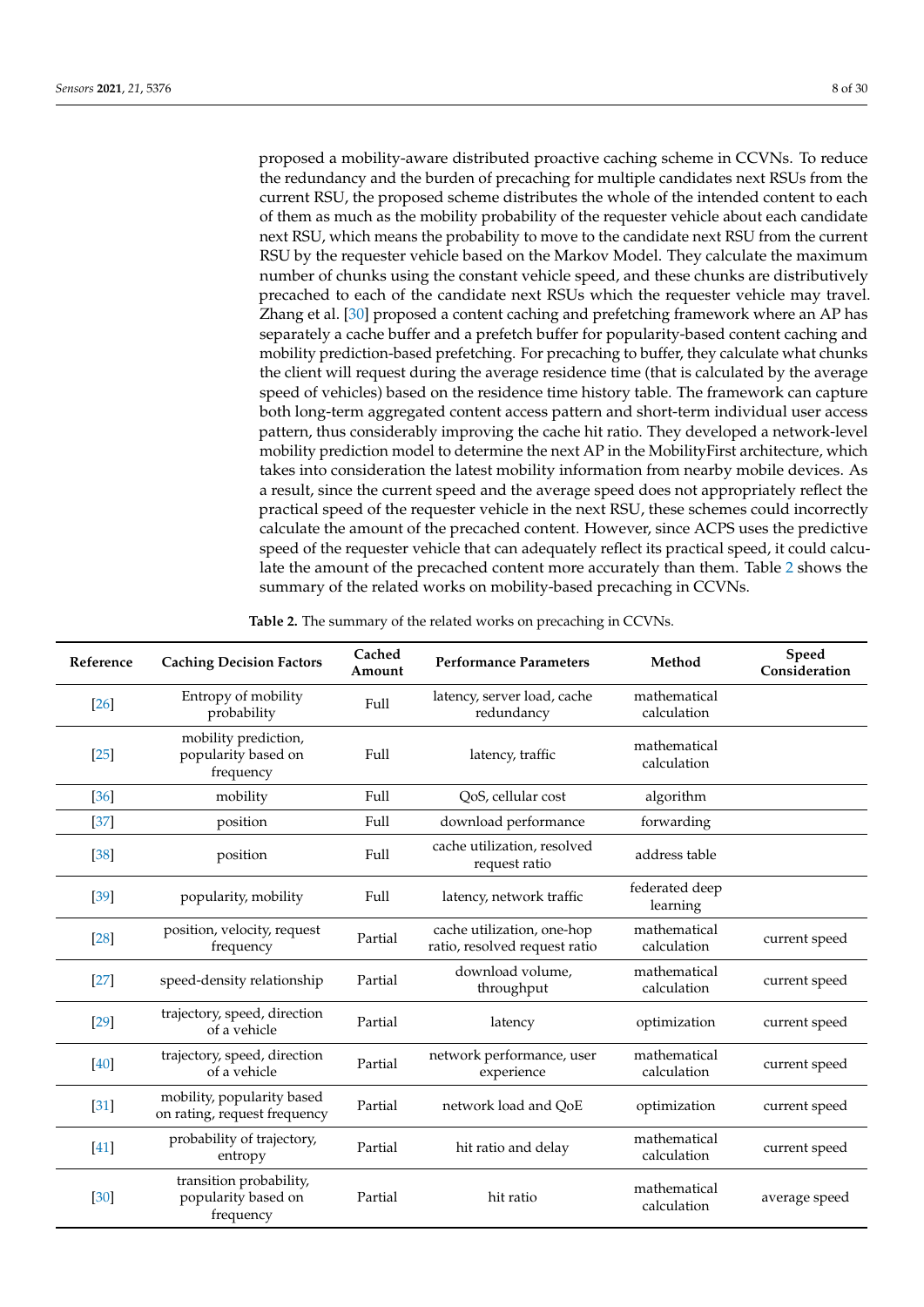# <span id="page-8-0"></span>**3. Network Model and Problem Statement**

#### *3.1. Network Model*

As the model of a vehicular network, we consider roads where a great number of vehicle moves and a large number of RSU are deployed. In this network, every vehicle moves along its travel route to arrive at its destination by passing several RSUs. Then, it periodically sends beacon messages with its ID, current speed, current location, travel trajectory, and so on to each RSU to set up the communication to download contents [\[42\]](#page-29-7). In the proposed scheme, the interval of beacon massages is 0.1 s as the vehicular communication standard. When a vehicle wants to download an intended content, it sends a request message (called as an Interest packet in CCN) for the content to the RSU where it currently connects [\[10,](#page-28-0)[19\]](#page-28-6). We name this vehicle as a requester vehicle to distinguish it from other vehicles. The request message includes the requester vehicle's information such as its ID, position, current speed, travel route and type of content. When receiving the request message, the RSU delivers the request message to the closest content server on the Internet through backhaul networks [\[25\]](#page-28-7). If the intended content cannot be totally downloaded to the requester vehicle from the RSU due to its large size, the content server conducts precaching of the content to the next RSU where the requester vehicle will arrive next on its travel route.

In this paper, we also consider a Markov prediction model of the second-order to predict the trajectory of a vehicle and to determine its next RSU [\[26,](#page-28-24)[43\]](#page-29-8). Usually, the firstorder Markov model constructs a set of states (representing an RSU)  $L = L_1, L_2, \ldots, L_n$  and transition probabilities  $p_{ij}$ , which is the probability that the vehicle will be next connected to the RSU in *L<sup>j</sup>* when it is currently connected to the RSU in *L<sup>i</sup>* . This is the property of the first-order Markov model in which the following states depend only on the current state. Then, the transition probability is defined as:

$$
p_{ij} = Pr(L_j|L_i) = \frac{X(L_i, L_j)}{Z(L_i)}
$$
\n(1)

where  $X(L_i, L_j)$  is the number of vehicles moved from the RSU in  $L_i$  to the RSU in  $L_j$ , and  $Z(L_i)$  is the total number of vehicles that moved through the RSU in  $L_i$ . Then, secondorder Markov model has the transition probabilities  $p_{ik,j}$ , which is the probability that the vehicle will be next connected to the RSU in *L<sup>j</sup>* when it is currently connected to the RSU in  $L_i$  and was previously connected to the RSU in  $L_k$ . The transition probability  $p_{ik,j}$  is defined as:

$$
p_{ik,j} = Pr(L_j|L_i, L_k) = \frac{X(L_k, L_i, L_j)}{Z(L_i)}
$$
\n(2)

where  $X(L_k, L_i, L_j)$  is the number of vehicles moved from the RSU in  $L_k$  to the RSU in  $L_i$ via the RSU in *L<sup>j</sup>* . Based on the Routes Mobility Model [\[44\]](#page-29-9), we use the Brooklyn Taxi Movement dataset, which contains coordinates of approximately 100 taxis collected over a week in the Brooklyn area. We use the dataset to build the Markov model. As a result, the Markov model determines the next RSU of the requester vehicle.

#### *3.2. Problem Statement*

If the next RSU is determined, the content server calculates the amount of the content that the next RSU can provide to the requester vehicle within its communication coverage by precaching. To calculate the amount of the precached content, the existing precaching schemes use the transmission rate of the RSU and the travel time of the requester vehicle within the coverage of the RSU [\[27–](#page-28-8)[29,](#page-28-11)[31\]](#page-28-10). To expect the travel time, the existing schemes exploit the current speed (*VCur*) [\[27–](#page-28-8)[29,](#page-28-11)[31\]](#page-28-10) of the requester vehicle or the average speed (*VAvg*) [\[30\]](#page-28-12) of vehicles within the next RSU. Then, they calculate the amount of the precached content by using the travel time. However, since both the current speed and the average speed are unchanging values as shown in Figure [1,](#page-9-0) they do not reflect the practical speed  $V_{Practical}(w)$  (that is changeable) of the requester vehicle in the next RSU. Thus, in the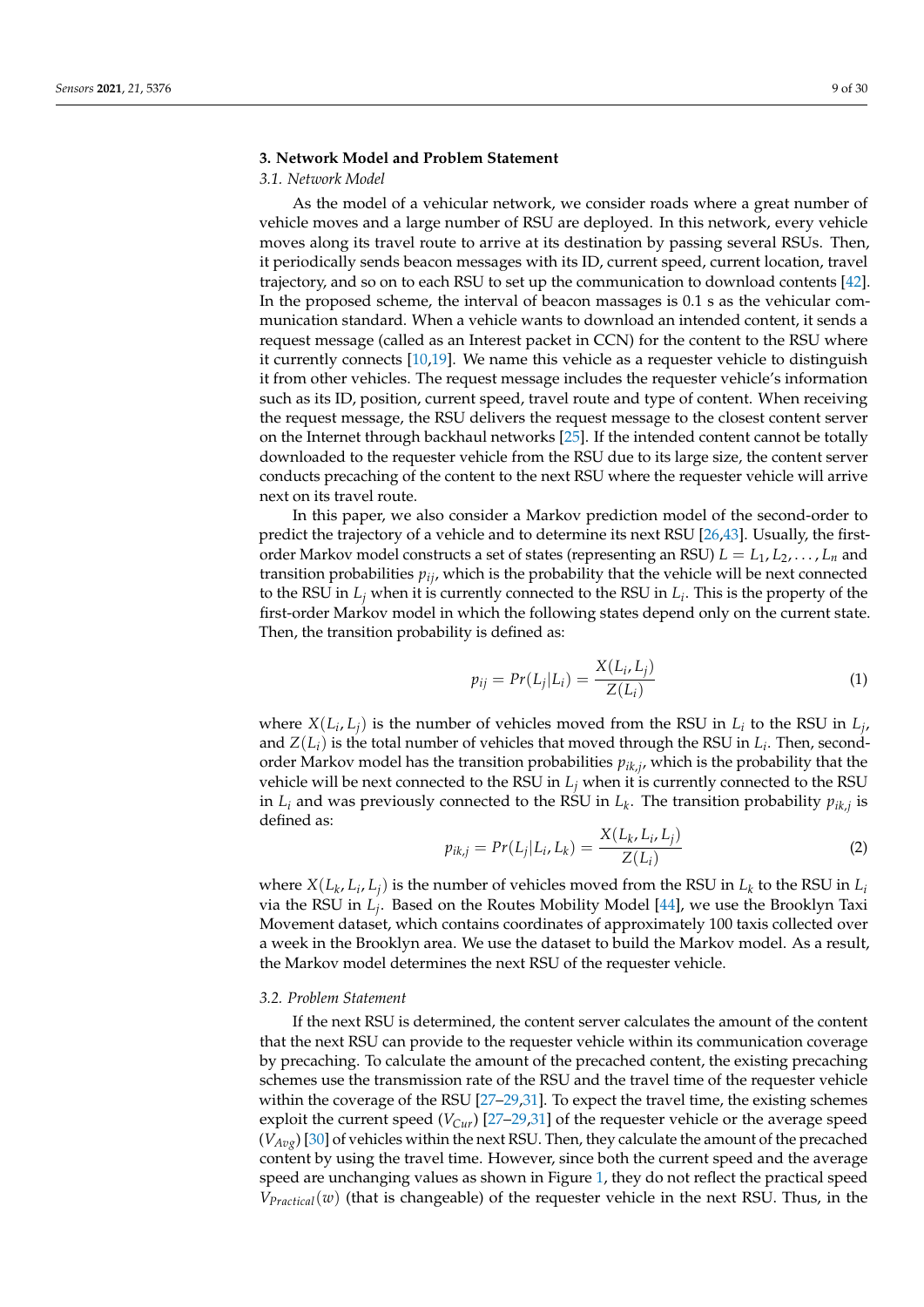existing schemes, the requester vehicle leaves the communication range of the next RSU earlier or later than its expected travel time. As a result, since they use the wrong travel time, they cause the increment of the content download delay and the backhaul traffic overhead.

<span id="page-9-0"></span>

**Figure 1.** The speed of the requester vehicle according to its locations (*w*) within the communication range (between the arrival point *in* and the departure point *out*) of the next RSU when different speeds are used for calculating the amount of the precached content.

Therefore, to solve this problem effectively, we use the predictive speed  $V_{Predictive}(w)$ of the requester vehicle different from the existing schemes in order to accurately expect the travel time in the next RSU. As shown in Figure [1,](#page-9-0) the predictive speed is adjusted from the current speed to the average speed to properly reflect the practical speed. Let *t* be the travel time of the requester vehicle in the next RSU. It can be calculated by the following Equation [\(3\)](#page-9-1):

<span id="page-9-1"></span>
$$
t = \int_{in}^{out} \frac{1}{V(w)} dw
$$
 (3)

where *in* and *out* are locations of the entrance and the exit in the next RSU, respectively, and  $V(w)$  is the speed of the vehicle at the location  $w$  in the next RSU. Generally, since  $t$ can be the available content downloading time from the next RSU, it is used to calculate the amount of the precached content. Thus, predicting  $V(w)$  precisely is one of the very important issues to get *t*. However, it is very difficult and complex to accurately predict the practical speed *VPractical*(*w*) of the requester vehicle in the next RSU. Fortunately, vehicles have a property that their own practical speed *VPractical*(*w*) in an RSU might be generally converged to the average speed of vehicles in the RSU due to the speed limitation in the urban environment. Using this property, we calculate the predictive speed of the requester vehicle in the next RSU, which can be similarly matched to its practical speed. For providing the low complexity of the speed prediction calculation, we use the average speed, the current speed, and the adaptive value *a* as input values. Then, we prove the following objective Equation [\(4\)](#page-9-2) and derive its results.

<span id="page-9-2"></span>
$$
\begin{array}{l}\n|\int_{in}^{out} V_{Practical}(w)^{-1} dx - \int_{in}^{out} V_{Cur}^{-1} dx| \\
\geq |\int_{in}^{out} V_{Practical}(w)^{-1} dx - \int_{in}^{out} V_{Avg}^{-1} dx| \\
\geq |\int_{in}^{out} V_{Practical}(w)^{-1} dx - \int_{in}^{out} V_{Predictive}(w)^{-1} dx|\n\end{array} \tag{4}
$$

Nevertheless, the predictive speed of the requester vehicle may be different from its practical speed due to various road conditions (e.g., vehicular accident, traffic jam, road building, etc.). The difference (that is, the prediction error) between the predictive speed and the practical speed affects the downloading amount of the precached content. Due to this difference, the requester vehicle may not download efficiently the amount of the precached content in the next RSU. To solve this problem, we use a guardband to compensate for the prediction error, which is the additional amount of the precached content. Although the guardband raises the amount of the precached content, it enhances the performance of the content download. In the next section, we present the proposed scheme to solve the addressed problems in detail.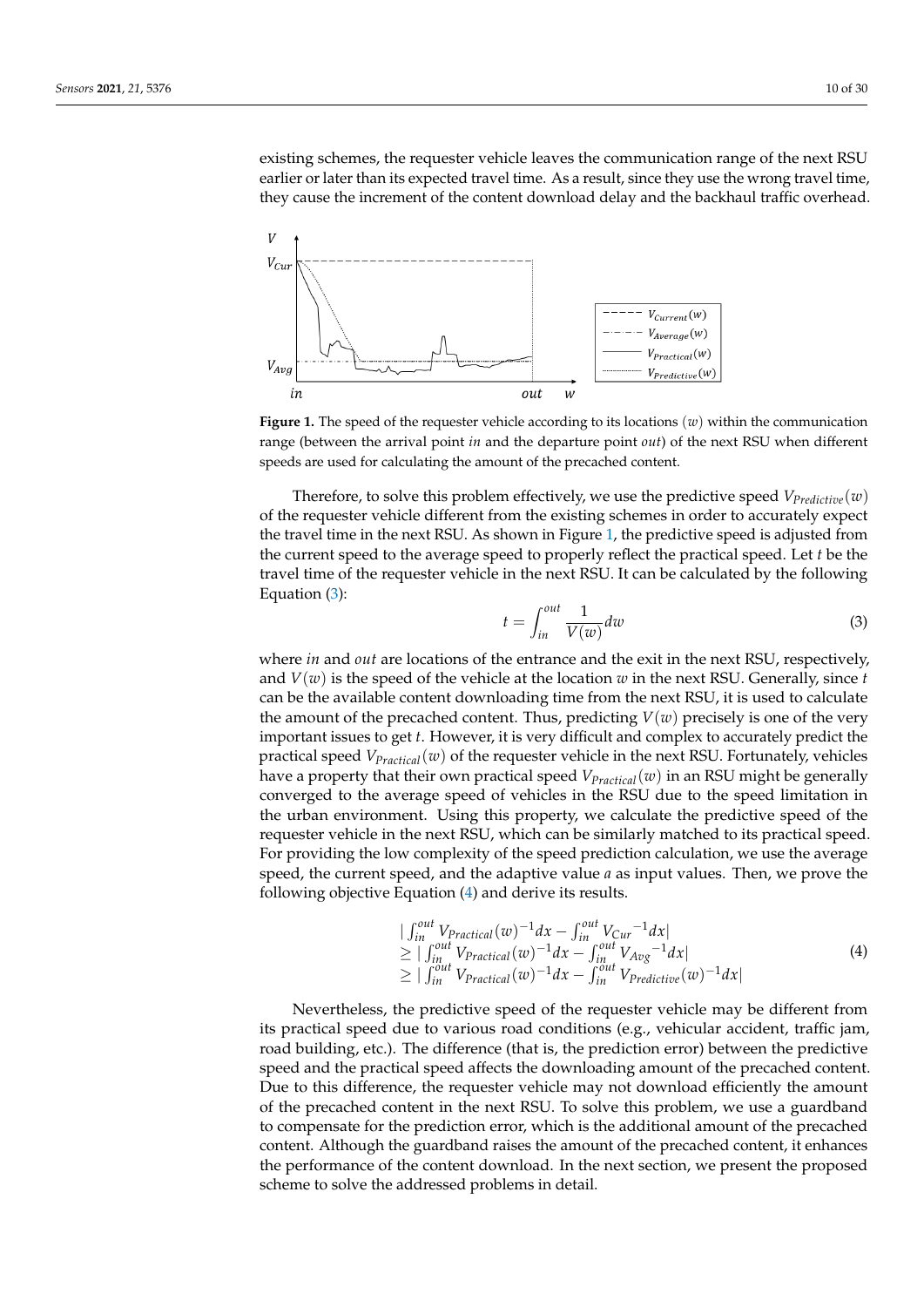# <span id="page-10-0"></span>**4. The Proposed Scheme**

The proposed scheme uses precaching of a content in the next RSU on the trajectory of a requester vehicle. The amount of the precached content in the next RSU is determined by the predictive speed of the requester vehicle in the next RSU. The predictive speed is calculated by considering both the average speed of vehicles in the next RSU and the current speed of the requester vehicle. Since we mention several speeds in this paper, their definitions are as follows to clearly explain the proposed scheme.

- Current speed  $(V_{Cur})$ : is defined as the speed of the requester vehicle at the time when it requests an intended content by sending an interest packet to the current RSU. It depends on situations of current traffic in the coverage of the RSU. It is used to calculate the predictive speed of the requester vehicle in the next RSU.
- Average speed  $(V_{Avg})$ : is defined as the speed that all vehicles averagely move within the coverage of the next RSU. With the information included in beacon messages, it is determined from collecting the historical data about the speeds of vehicles passed through the next RSU. The collected historical data are measured according to the time of the day. The average speed is continuously considered and managed at hourly intervals (for example, 1 a.m. to 2 a.m., 2 a.m. to 3 a.m., ..., 11 p.m. to 12 p.m., and 12 p.m. to 1 a.m.) for weekdays and weekends. It is also used to calculate the predictive speed of the requester vehicle in the next RSU.
- Predictive speed (*VPredictive*(*w*)): is defined as the speed that the requester vehicle is predicted to move within the next RSU by our scheme. It is calculated by adjusting to the average speed starting with the current speed through an acceleration factor.
- Practical speed  $(V_{Practical}(w))$ : is defined as the speed that the requester vehicle actually moves within the next RSU. It may be different from the predictive speed and the difference is the error of the speed prediction in our scheme.

To determine the amount of the precached content, the proposed scheme additionally needs two values of information about the requester vehicle in the next RSU as described in Figure [2.](#page-10-1) The first one is the location that means the coverage of the RSU from the point *in* to the point *out* and is symbolized as *w*. The second one is the communication rate for the distance between the RSU and the location *w* of the requester vehicle and is symbolized as *rw*.

<span id="page-10-1"></span>

**Figure 2.** The value of  $r_w$  within the coverage of an RSU.

In the following subsections, we describe in detail how to adjust the amount of the precached content with the predictive speed of the requester vehicle according to the cases of the correlation between *VCur* and *VAvg*. In Sections [4.1](#page-11-0) and [4.2,](#page-12-0) we address the case of  $V_{Cur}$  <  $V_{Avg}$  and the case of  $V_{Cur}$  >  $V_{Avg}$ , respectively. Since the speed of the requester vehicle can be changed at any time, the predictive speed and the practical speed of the requester vehicle may be different. Based on the predictive speed of the requester vehicle,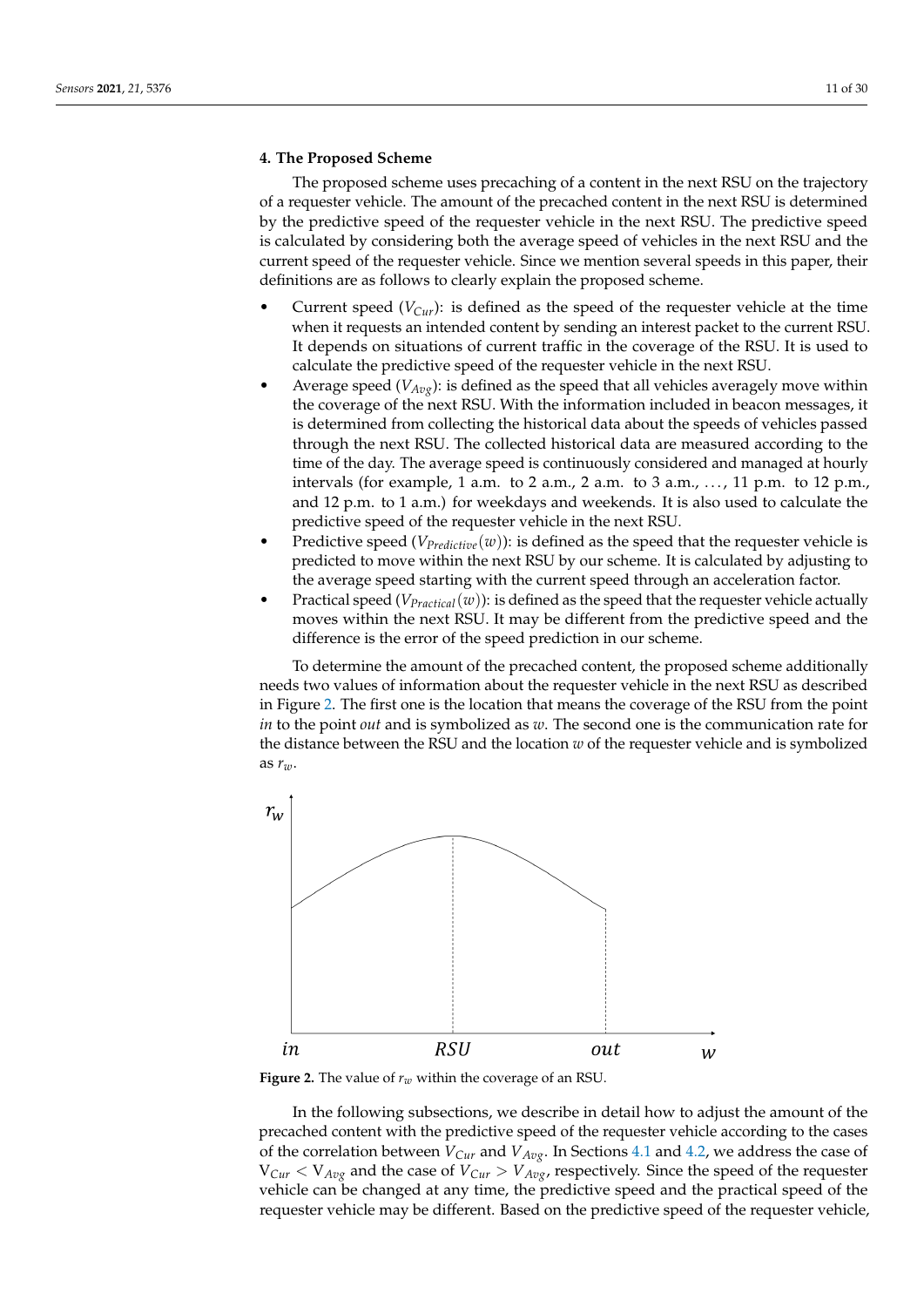it may not fully download the amount of the precached content. Section [4.3](#page-13-0) describes the addition of a guardband to the amount of the precached content for the requester vehicle to efficiently download the whole amount of the content.

When a requester vehicle enters the coverage of an RSU, its current speed  $V_{Cur}$  can be lower than the average speed *VAvg* of vehicles passed through the RSU. This case might happen due to the increment of traffic different from the general circumstance of traffic on the road before the RSU. Since the speed of the requester vehicle is inconstant and the coverage of the RSU is able to averagely provide *VAvg*, the requester vehicle might increase its speed to *VAvg*. However, if it is assumed that the requester vehicle travels with only  $V_{Cur}$  within the coverage of the RSU, the requester vehicle should request to download the additional amount of the content from content providers through backhaul links. Because, there is no more precached amount of the content after the requester vehicle fully downloads the amount of the precached content before it leaves the coverage of the RSU. Thus, we consider this feature on the changeable speed of the requester vehicle in the coverage of the RSU. The proposed scheme calculates the amount of the precached content in the RSU by considering the changeable speed.

To help better understand the calculation of the precached amount, we first explain the condition that the requester vehicle has a constant speed. If the speed of the requester vehicle is constant (that is, non-changeable), the precached amount (*CN*,*<sup>i</sup>* ) of the content that can be downloaded on the *i*th RSU without correction of the content size is calculated as shown in Equation [\(5\)](#page-11-1),

<span id="page-11-1"></span>
$$
C_{N,i} = \int_{in}^{out} \frac{r_w}{V_{Cur}} dw
$$
\n(5)

where *in* and *out* mean locations that the requester vehicle enters and leaves the coverage of the RSU, respectively. The amount of the precached content calculated by Equation [\(5\)](#page-11-1) is shown as (a) in Figures [3](#page-11-2) and [4.](#page-12-1)

<span id="page-11-2"></span>

**Figure 3.** The amount of the precached content when  $V_{Avg}$  is faster than  $V_{Cur}$ .

# <span id="page-11-0"></span>4.1. The Case of  $V_{Cur} < V_{Avg}$

We define two values, *a* and *m* to consider the changeable speed of the requester vehicle in order to calculate the amount of the precached content. The value *a* is defined as an acceleration factor. It is the value that the requester vehicle accelerates to increase its speed from the current speed to the average speed, and is used as an input parameter in the simulation. The value *m* is defined as the location of the requester vehicle in the coverage of the RSU at the time that the current speed is equal to the average speed. Generally, the requester vehicle moves with *VCur* at the point *in* in the coverage of the RSU. By moving with *a*, its speed increases and next is equal to *VAvg* at the location *m*. It continuously moves with *VAvg* after the location *m* and eventually, it leaves the location *out* in the coverage of the RSU. In this situation, as *a* increases, *m* is closer to the point *in*. In this case, the amount of the precached content calculated with the changeable speed is closer to the amount of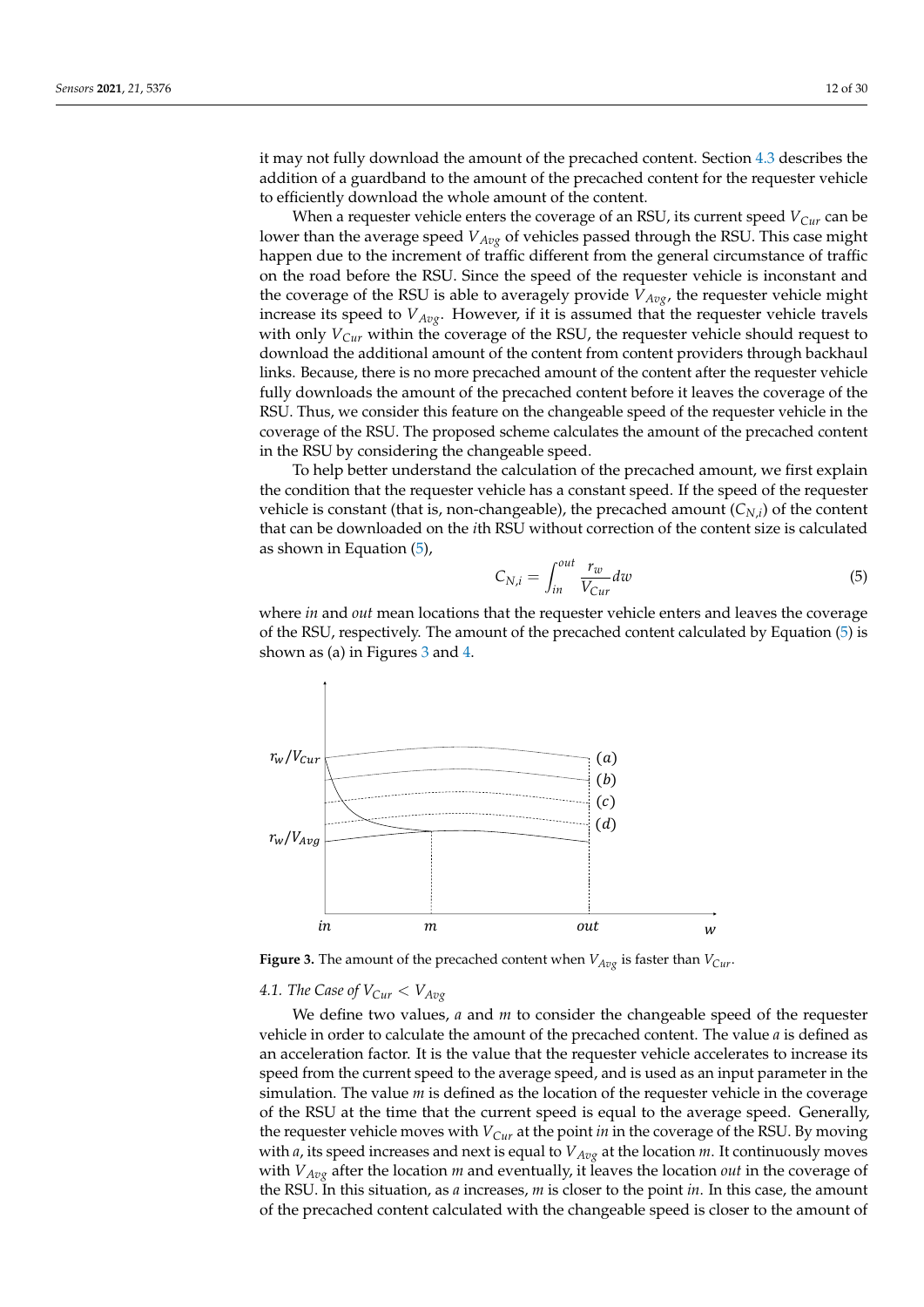the precached content calculated with *VAvg*. On the other hand, when decreasing *a*, *m* is farther from the point *in* and is closer to the point *out*. In this case, the amount of the precached content calculated with the changeable speed is closer to the amount of the precached content calculated with *VCur*.

**Theorem 1.** *The amount of the precached content calculated with the changeable speed is dependent on the location m. m is calculated from Equation [\(6\)](#page-12-2).*

<span id="page-12-2"></span>
$$
m = \frac{V_{Avg} - V_{Cur}}{a} \times (V_{Avg} - \frac{V_{Avg} - V_{Cur}}{2})
$$
\n(6)

# **Proof.** See Appendix [A.](#page-25-0)

Thus, as aforementioned, the amount (*CC*,*<sup>i</sup>* ) of the precached content depends on the changeable speed of the requester vehicle in the coverage of the RSU. We define the changeable speed as  $V_w$ . The amount  $(C_{C,i})$  of the precached content based on  $V_w$  is calculated by Equation  $(7)$  and shown in (a) of Figure [3.](#page-11-2)

<span id="page-12-3"></span>
$$
C_{C,i} = \int_{in}^{out} \frac{r_w}{V_w(w)} dw
$$
\n(7)

In Equation  $(7)$ ,  $V_w$  means the changeable speed of the requester vehicle when increasing the changeable speed of the requester vehicle from  $V_{Cur}$  to  $V_{Avg}$  until reaching to the point *out* by the requester vehicle.

**Theorem 2.**  $V_w$  *is calculated as shown in Equation [\(8\)](#page-12-4)*,

<span id="page-12-4"></span>
$$
V_w(x) = \sqrt{V_{Cur}^2 + 2ax}
$$
 if  $(m < out, x < m)$  or  $(m > out)$   
=  $V_{Avg}$  if  $(m < out, x > m)$  (8)

**Proof.** See Appendix **B**. □

<span id="page-12-0"></span>4.2. The Case of  $V_{Cur} > V_{Avg}$ 

In this case, a requester vehicle may decrease its speed. However, the requester vehicle cannot fully download the amount of the precached content because the current speed of the requester vehicle is faster than the average speed. When the speed change of the requester vehicle is not considered, the amount of the precached content calculated by Equation  $(7)$  is shown as  $(c)$  in Figure [4.](#page-12-1)

<span id="page-12-1"></span>

**Figure 4.** The amount of the precached content when V*Avg* is slower than V*Cur*.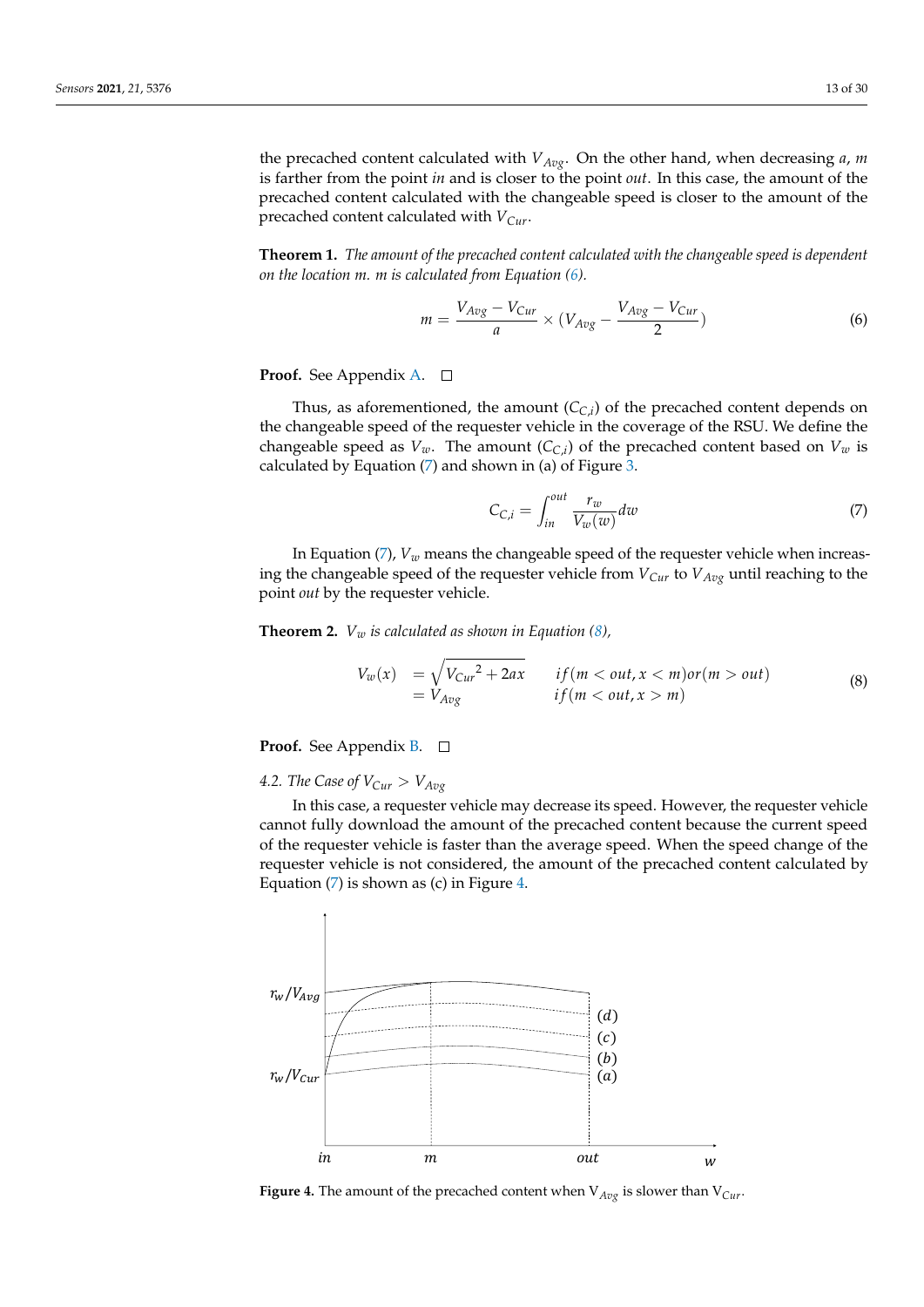**Theorem 3.** Since  $V_{Cur}$  is larger in the case of  $V_{Cur} > V_{Avg}$ ,  $V_w(x)$  is transformed into Equation [\(9\)](#page-13-1).

<span id="page-13-1"></span>
$$
V_w(x) = \sqrt{V_{Cur}^2 - 2ax}
$$
 if  $(m < out, x < m)$  or  $(m > out)$   
=  $V_{Avg}$  if  $(m < out, x > m)$  (9)

**Proof.** See Appendix **C**. □

## <span id="page-13-0"></span>*4.3. Addition of Guardband*

As mentioned above, the proposed scheme adjusts the speed of a requester vehicle. However, since the speed of the requester vehicle can be changed at any time, it is difficult to calculate the difference between the predictive speed and the practical speed of the requester vehicle. Thus, it is difficult to calculate the amount of the precached content precisely. As a result, the requester vehicle may not fully download the amount of the precached content. Thus, to address this issue, we add a guardband (i.e., an extra amount of the content) to the amount of the precached content calculated by the proposed scheme for the requester vehicle to fully download the amount of the precached content.

When a guardband is added to increase the precaching hit ratio about the amount of the precached content for the requester vehicle, Equation [\(10\)](#page-13-2) is derived from Equation [\(5\)](#page-11-1) by applying the guardband and is shown in (b) of Figures [3](#page-11-2) and [4.](#page-12-1)

<span id="page-13-2"></span>
$$
C_{NG,i} = \frac{(100 + G)}{100} \times \int_{in}^{out} \frac{r_w}{V_{Cur}} dw
$$
 (10)

In Equation [\(10\)](#page-13-2), *G* is a constant value between 0 and 100, and its optimal value is derived through experiments. If *G* is 0, no guardband is used. If *G* is 100, the precached content is doubled in size. In the case of  $V_{Cur}$   $\lt V_{Avg}$ , the precached content is larger than the average amount of the precached content in (c) of Figure [3.](#page-11-2) Therefore, the point *m* where the speed of the requester vehicle is equal to the average speed in the RSU must be adjusted. To do this, we derive the amount of the precached content with the guardband by multiplying Equation [\(7\)](#page-12-3) by *G* as Equation [\(11\)](#page-13-3). It is calculated by Equation [\(11\)](#page-13-3) and is shown in (d) of Figures [3](#page-11-2) and [4.](#page-12-1)

<span id="page-13-3"></span>
$$
C_{CG,i} = \frac{(100 + G)}{100} \times \int_{in}^{out} \frac{r_w}{V_w(w)} dw
$$
 (11)

Determining the amount of the precached content using Equation [\(11\)](#page-13-3) can solve the problem that occurs in the situation when *VCur* is faster than the speed value used in the calculation. On the other hand, in the case of  $V_{Cur} < V_{Avg}$ , Equation [\(11\)](#page-13-3) is derived from Equation [\(10\)](#page-13-2) and shown in (b) of Figure [3.](#page-11-2) The equation for calculating the amount of the precached content that can be provided by considering the guardband is calculated in Equation [\(11\)](#page-13-3) and is shown as (d) in Figure [3.](#page-11-2)

Determining the amount of the precached content by the finally calculated value from Equation [\(11\)](#page-13-3) solves the problem that occurs when  $V_{Cur}$  is slower than the value used in the calculation. When the requester vehicle stays longer than the expected time in the communication range of the RSU, it can reduce the delay caused by no operation even though it can download more content. In addition, the precaching hit ratio for the amount of the precached content can be increased. If the amount of the content is requested and received from the backhaul at an additional time, the amount of the content received from the backhaul and the amount of the lost content can be reduced. As a result, the impact on the future predicted precached amount of content is reduced, and the amount of the content received in advance in the next RSU is reduced, and thus additional precaching traffic is reduced.

As a result, through the proposed scheme, the amount of the precached content can be downloaded by the requester vehicle. Furthermore, the requester vehicle can be guaranteed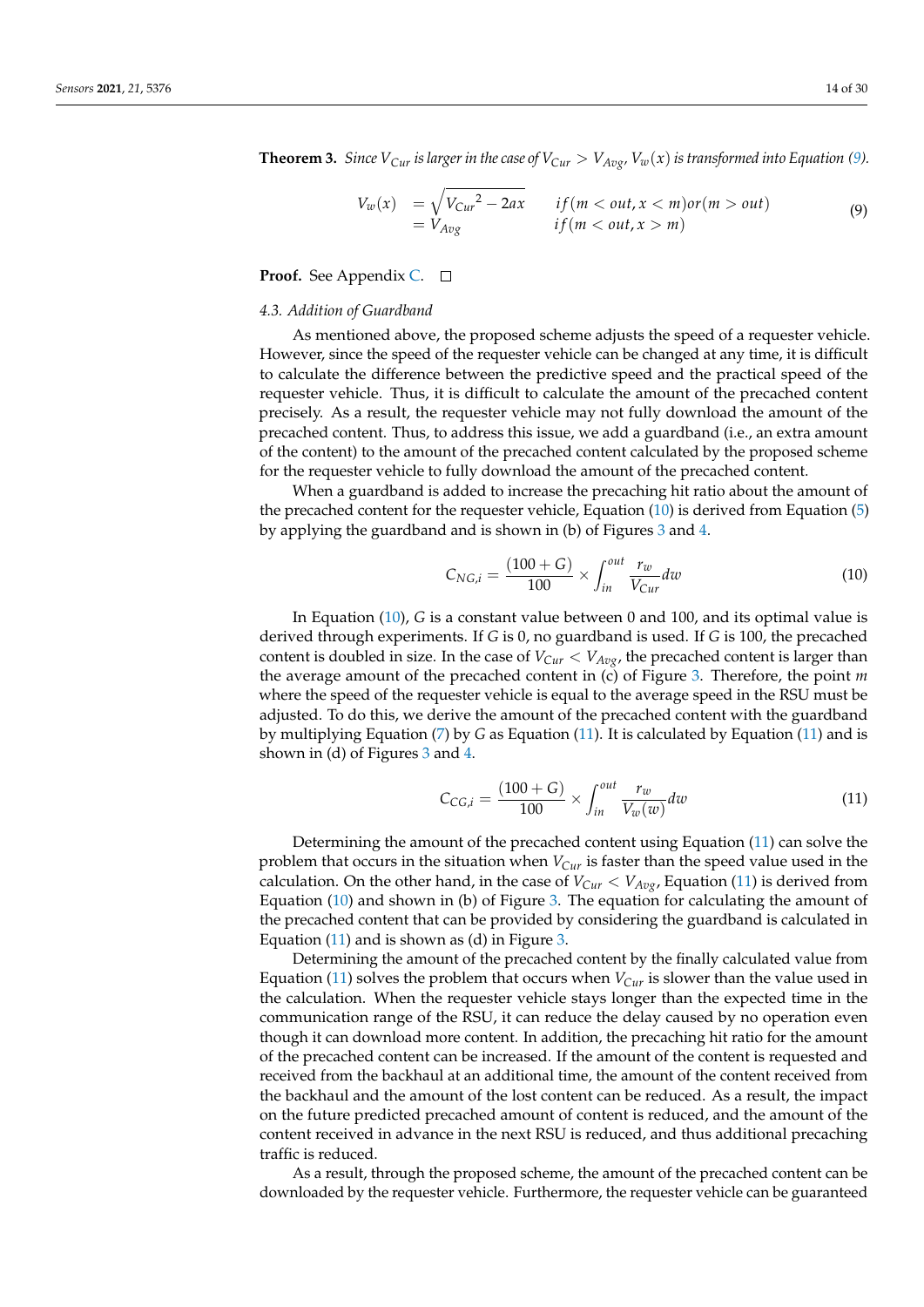for the downloading of the whole content using a guardband. It increases the precaching hit ratio for the amount of the precached content. Also, the traffic and delay are decreased by reducing requests for the amount of the precached content that is not prepared by the next RSU through backhaul links.

#### <span id="page-14-0"></span>**5. Performance Evaluation**

In this section, we compare the performance of the proposed scheme (ACPS) with those of two previous schemes, a current speed scheme [\[31\]](#page-28-10) and an average speed scheme [\[30\]](#page-28-12). We first describe our simulation model and performance evaluation metrics. We next evaluate the performance of the proposed scheme and those of the two previous schemes through simulation results.

#### *5.1. Simulation Environment*

We compare the performances of the current speed scheme and the average speed scheme with that of the proposed scheme through simulations. The current speed scheme does not consider the speed change of a requester vehicle for calculating the amount of the precached content in the next RSU. On the other hand, the average speed scheme considers when a requester vehicle enters into the next RSU, its speed is equal to the average speed of all vehicles within the communication range of the next RSU. As a result, both the current speed scheme and the average speed scheme use constant speeds. However, the proposed scheme considers that a requester vehicle changes its speed from the current speed to the average speed. To predict this speed change, the speed of the requester vehicle is adaptively changed from the current speed to the average speed by the optimized adaptive value *a*. Thus, the proposed scheme uses the predictive speed of the requester vehicle for calculating the amount of the precached content in the next RSU.

We have implemented the proposed scheme, the current speed scheme, and the average speed scheme in the NS-3 network simulator [\[45\]](#page-29-10) for comparing their performances. In the NS-3 network simulator, a discrete event simulation models a system in such a way that changes to its state occurrence at discrete points in the simulation time. Table [3](#page-15-0) shows the general parameters used in our simulations. The size of our simulated network field is an area of 5000 m  $\times$  5000 m which has 25 intersections in urban environments. Each intersection has 1 RSU. Each RSU has a cache storage of 1 GB and its communication coverage is 250 m. The distance between two neighbor RSUs is 1000 m. We set 100 vehicles to move on roads in the simulated network. Each vehicle has 6Mbps communication rate [\[46](#page-29-11)[–48\]](#page-29-12). For the mobility of vehicles, we apply the Routes Mobility Model [\[44\]](#page-29-9) which is generally used in NS-3 reflecting real urban environments using the API key from Google Maps Platform for the real speed of the vehicles. The trace from the Routes Mobility Model records the GPS coordinates for 100 vehicles in Brooklyn for more than 1 day with a granularity of one minute. To improve the accuracy of our simulations, we increase the granularity to ten seconds by linear interpolation. Every vehicle has a moving speed of an average 60 Km/h and its speed changes between 20 Km/h and 100 Km/h. Every vehicle has a communication coverage of 100 m and uses the 802.11p (WAVE) [\[49\]](#page-29-13) protocol as the MAC protocol with a header size of 70 bytes. For the propagation delay and the propagation loss models [\[50\]](#page-29-14), our simulations use the Constant Speed Propagation Delay Model [\[51,](#page-29-15)[52\]](#page-29-16) and the Nakagami Propagation Loss Model [\[53,](#page-29-17)[54\]](#page-29-18), respectively. We set the size of the requested content from 150 to 400 (MB). Each simulation result was conducted over 1000 times with a 95% Confidence Interval (CI).

To evaluate the proposed scheme, we compare its performance with those of the current speed scheme and the average speed scheme in terms of two metrics, the content download delay and the backhaul traffic overhead.

The content download delay is defined as the elapsed time from when the requester vehicle requests an intended content to when the content is fully downloaded by the vehicle.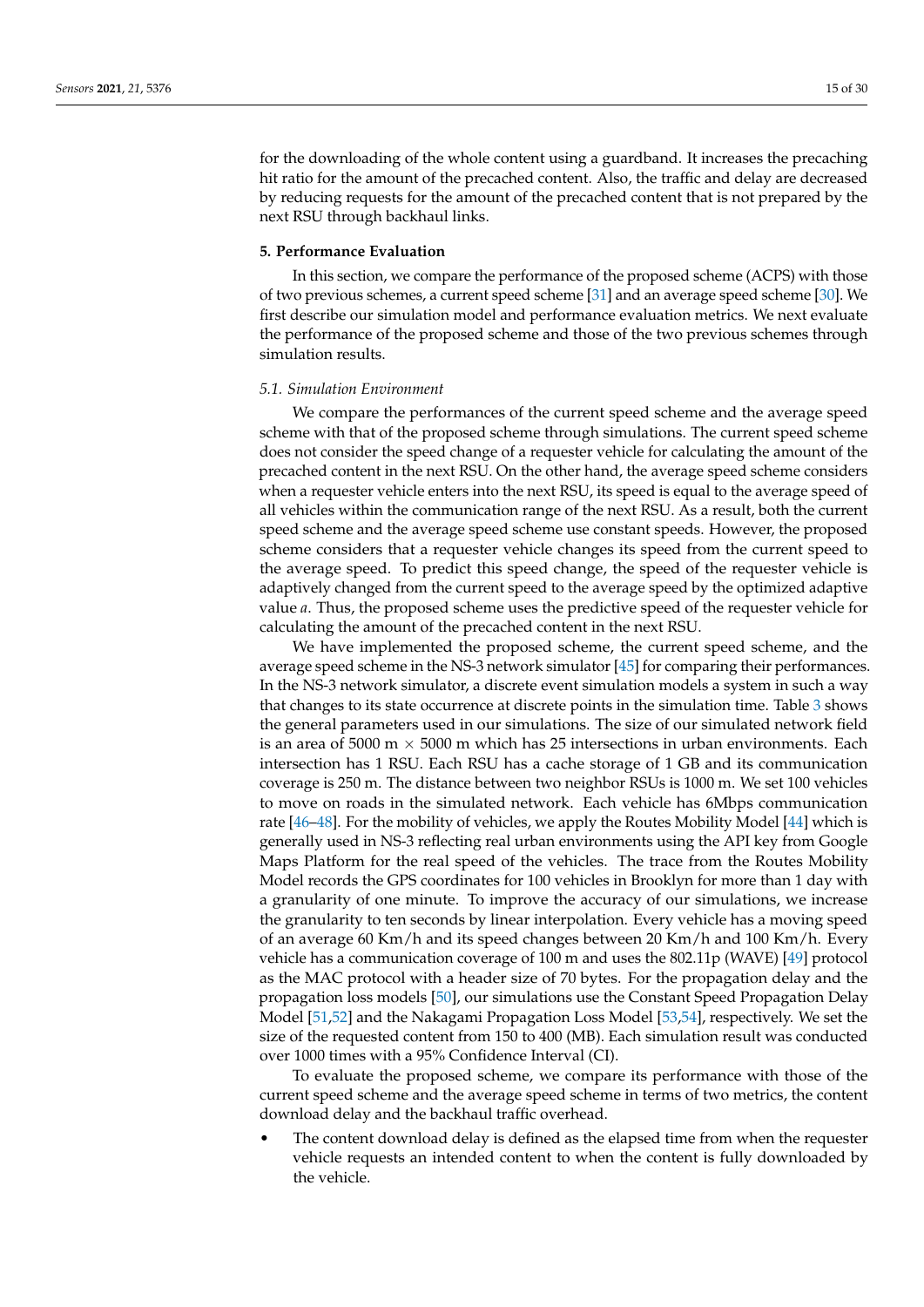The backhaul traffic overhead is defined as the amount of the precached content that remains in the RSU because the requester vehicle cannot fully download the precached content.

<span id="page-15-0"></span>**Table 3.** Simulation Parameters.

| Parameter                              | <b>Values</b>                          |
|----------------------------------------|----------------------------------------|
| The network size                       | $5000 \times 5000$ (m <sup>2</sup> )   |
| The number of RSUs                     | 25                                     |
| The size of an RSU cache storage       | 1 GB                                   |
| The communication rate                 | 6 Mbps (max 54 Mbps)                   |
| The communication coverage of RSUs     | $250 \text{ m}$                        |
| The distance between RSUs              | $1000 \; \mathrm{m}$                   |
| The average speed within RSUs          | $60 \text{ km/h}$                      |
| The mobility model                     | Routes Mobility Model                  |
| The number of vehicles                 | 100                                    |
| The communication coverage of vehicles | $100 \text{ m}$                        |
| The speed of vehicles                  | 20 to 100 (km/h)                       |
| The coding and modulation              | OPSK of OFDM                           |
| The propagation delay                  | Constant Speed Propagation Delay Model |
| The propagation loss                   | Nakagami Propagation Loss Model        |
| MAC protocol                           | 802.11p (WAVE)                         |
| The size of the requested content      | 150 to 400 (MB)                        |

#### *5.2. Simulation Results for the Adaptive Value and the Current Speed*

Figure [5a](#page-16-0) shows the content download delay for different adaptive values. The current speed scheme and the average speed scheme use the current speed of the requester vehicle and the average speed of vehicles within the next RSU to calculate the amount of the precached content, respectively. They have the constant content download delay because the current and the average speed are constant values by not considering an adaptive value. On the other hand, the proposed scheme uses the predictive speed of the requester vehicle by adjusting from the current speed to the average speed with an adaptive value. When the current speeds are different (i.e., the current speed n is 30, 60, 100 km/h), the proposed scheme has changes of the content download delay because the requester vehicle changes its speed according to the adaptive value. Thus, the proposed scheme has the optimal value for each current speed.

The proposed scheme with the current speed (30 km/h) has the largest content download delay in the small adaptive value. However, as the adaptive value increases, the content download delay decreases. After the adaptive value is over 20, the content download delay becomes constant. The proposed scheme with the current speed (60 km/h) has a virtually constant content download delay because the requester vehicle's current speed is the same as the average speed (60 km/h). However, since the proposed scheme considers the adaptive value, it has a lower content download delay than the average speed scheme. The proposed scheme with the current speed (100 km/h) has the lowest content download delay. As the requester vehicle passes the RSU with high speed, the travel time from the current RSU to the next RSU decreases. For each of the current speeds  $(30 \text{ km/h}, 60 \text{ km/h}, \text{and } 100 \text{ km/h})$  in the proposed scheme, there is an adaptive value with a parabolic curve for providing the least delay.

Figure [5b](#page-16-0) shows the normalized content download delay for different adaptive values. In the normalized graph, the proposed scheme has the lowest delay according to the current speed of the requester vehicle. When the current speed is slower than the average speed, the content download delay is the smallest value at the large adaptive values. On the other hand, as the current speed of the requester vehicle is faster than the average speed, the content download delay is lower at smaller adaptive values.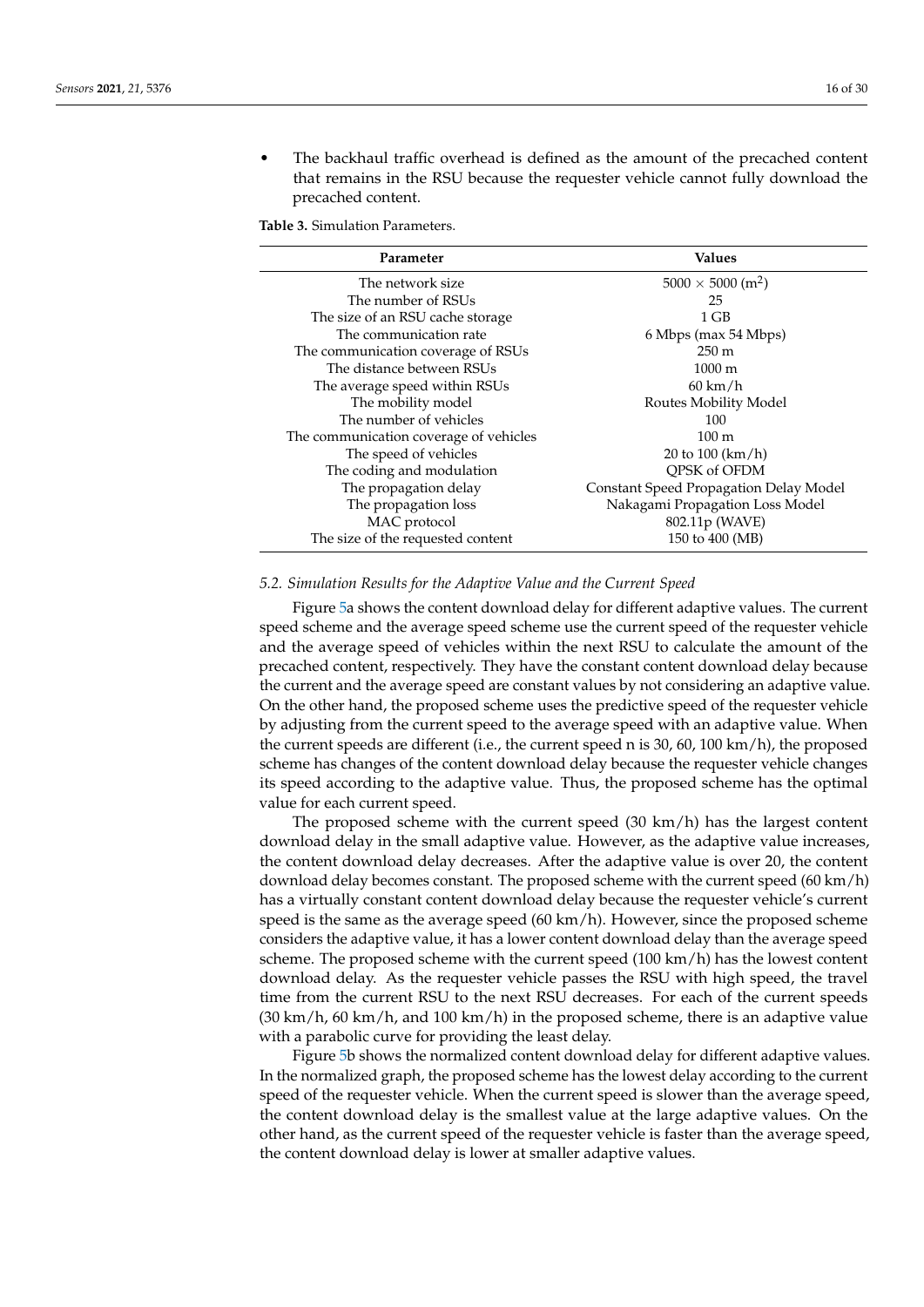<span id="page-16-0"></span>



**Figure 5.** Simulation results for different adaptive values: (**a**) the content download delay and (**b**) the normalized content download delay.

Figure [6a](#page-17-0) shows the backhaul traffic overhead for different adaptive values. The current speed scheme has a constant and highest backhaul traffic overhead because it only considers the current speed of the requester vehicle, which is a constant value as the speed for calculating the amount of the precached content. The average speed scheme also has the constant backhaul traffic because it uses the average speed of the vehicles in the next RSU, which is also a constant value. The current speed scheme has a larger backhaul traffic overhead than the average speed scheme because the current speed is more different from the practical speed of the requester vehicle than the average speed. On the other hand, the proposed scheme has changes of the backhaul traffic overhead for different current speeds (30, 60, 100 km/h) because it uses the predictive speed of the requester vehicle by using an adaptive value. The proposed scheme with the current speed (30 km/h) has a larger backhaul traffic overhead than the proposed scheme with other current speeds. However, the backhaul traffic overhead gradually decreases. The proposed scheme with the current speed (60 km/h) is little affected by the adaptive values. In other words, the speed of the requester vehicle is little changed, and the backhaul traffic overhead is almost constant. The proposed scheme with the current speed  $(100 \text{ km/h})$  has a lot of fluctuations because the speed of the requester vehicle is largely affected by the adaptive value. When the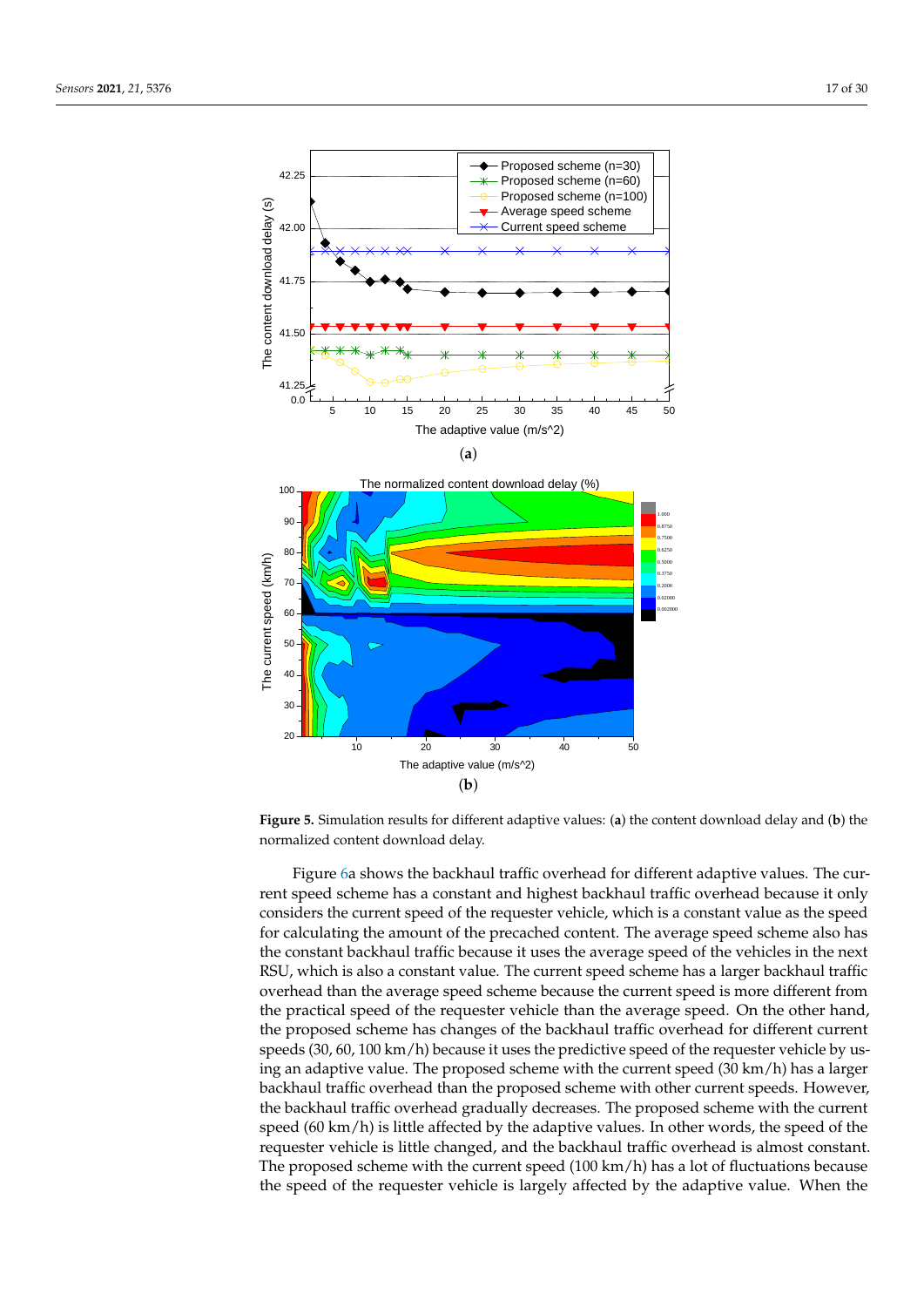adaptive value is under 12, the backhaul traffic overhead gradually decreases and becomes the lowest value at 12.

Figure [6b](#page-17-0) shows the normalized backhaul traffic overhead for different adaptive values. In the normalized graph, the proposed scheme has an adaptive value with the smallest backhaul traffic overhead according to the current speed of the requester vehicle. The current speed slower than the average speed results in the smallest backhaul traffic overhead at a large adaptive value. Also, as the current of the requester vehicle is faster than the average speed, the backhaul traffic overhead is lower at smaller adaptive values.

<span id="page-17-0"></span>

**Figure 6.** Simulation results for different adaptive values: (**a**) the backhaul traffic overhead and (**b**) the normalized backhaul traffic overhead.

# *5.3. Simulation Results for the Current Speed and the Guardband*

Figure [7a](#page-18-0) shows the content download delay for different current speeds of the requester vehicle when the optimal adaptive value is applied for each current speed. The current speed scheme has the highest content download delay in all of the current speeds because it has big differences between the current and the practical speeds of the requester vehicle. The content download delay of the proposed scheme is similar to that of the average speed scheme (60 km/h). On the other hand, when current speeds are higher than the average speed (60 km/h), all of the schemes decrease the content download delays and have similar content download delays. As the current speed is increased, the proposed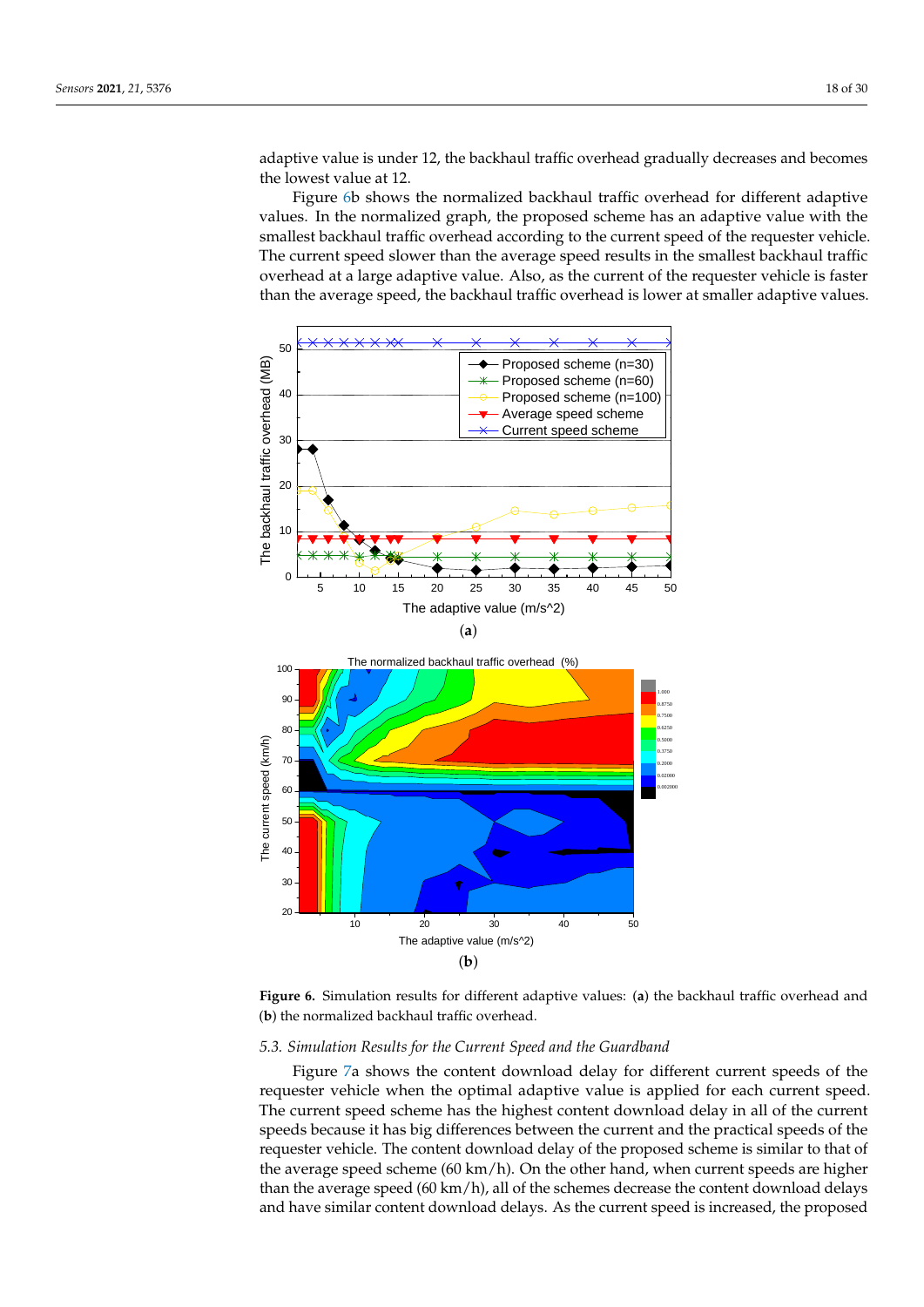scheme has the lowest content download delay because it adjusts the speed of the requester vehicle according to the adaptive value.

Figure [7b](#page-18-0) shows the content download delay of the proposed scheme for different current speeds when it considers different guardbands. As the current speed increases, the content download delay of the proposed scheme decreases because the time that the requester vehicle cannot download the content is decreased due to the fact that its travel time from the current RSU to the next RSU is decreased. Additionally, if the amount of the guardband is added more, the delay caused by the difference between the amount of the downloaded content and the amount of the precached content is decreased because the guardband covers the amount of the precached content that is not downloaded by the error of the speed prediction.

<span id="page-18-0"></span>

**Figure 7.** Simulation results for the different current speeds: (**a**) the content download delay and (**b**) the content download delay for different guardbands.

Figure [8a](#page-19-0) shows the backhaul traffic overhead for different current speeds of a requester vehicle when the optimal adaptive value is applied for each current speed. Since the proposed scheme properly adjusts the current speed to the average speed by applying the optimal adaptive value, the backhaul traffic overhead of the proposed scheme is lower than the current and the average speed schemes. Additionally, when the current speed of the requester vehicle is faster than the average speed, the requester vehicle cannot fully download the precached content and travels to the next RSU because the staying time in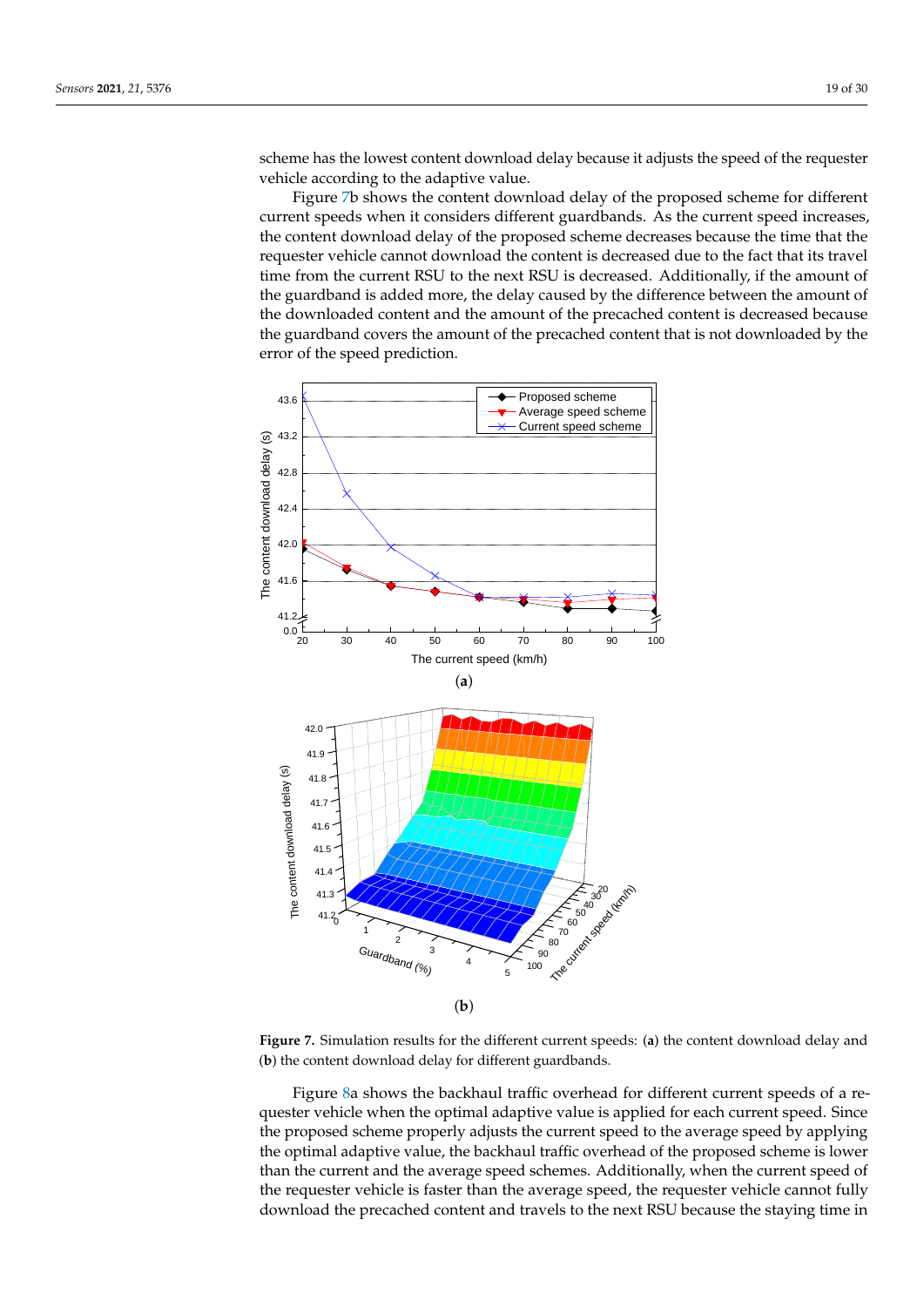the communication coverage of the RSU is decreased. Furthermore, since the next RSU does not have the amount of the precached content in the previous RSU, the next RSU should request the content to the content server through the backhaul links. As a result, it increases the backhaul traffic overhead.

Figure [8b](#page-19-0) shows the backhaul traffic overhead of the proposed scheme for different current speeds when it considers different guardbands. At the current speed (60 km/h), the proposed scheme only uses the smallest guardband because it adjusts the speed of the requester vehicle little. Therefore, it has the highest backhaul traffic overhead. As the proposed scheme uses more guardband, the probability that the requester vehicle fully downloads the precached content is increased but it causes the increase of the backhaul traffic overhead.

<span id="page-19-0"></span>

**Figure 8.** Simulation results for the different current speeds: (**a**) the backhaul traffic overhead and (**b**) the backhaul traffic overhead for different guardbands.

#### *5.4. Simulation Results for the Guardband*

First, we compare the proposed scheme of different current speeds with the current speed scheme and the average speed scheme for different guardbands in Figure [9.](#page-20-0) In the proposed scheme, each current speed has the optimal adaptive value.

Figure [9a](#page-20-0) shows the content download delay for different guardbands. In the proposed scheme, if the requester vehicle remains in the next RSU for a longer time than the expected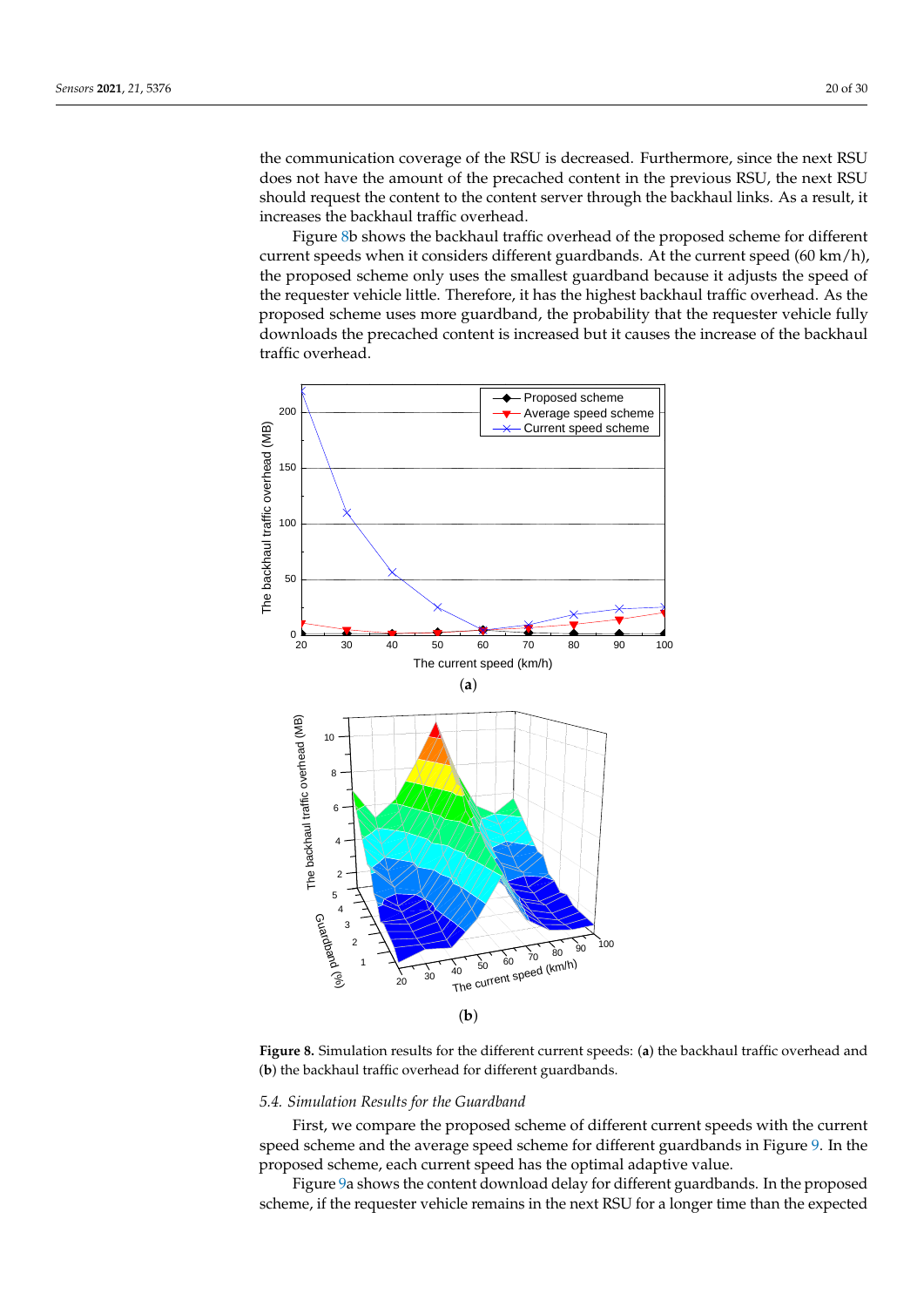time, the amount of the precached content is insufficient to be downloaded by the requester vehicle in the communication coverage of the RSU. Thus, the proposed scheme adds the guardband to cover the insufficient amount of the precached content. When the guardband is increased, the proposed scheme decreases the content download delay because it adjusts the speed of the requester vehicle with the adaptive value. On the other hand, the current and the average speed schemes have constant content download delays because they do not consider the guardband.

<span id="page-20-0"></span>

**Figure 9.** Simulation results for different guardbands: (**a**) the content download delay and (**b**) the backhaul traffic overhead.

Figure [9b](#page-20-0) shows the backhaul traffic overhead for different guardbands. When the amount of the precached content is smaller than the amount of the downloaded content, the guardband added in the precached content is used to be downloaded by the requester vehicle. In the situation that the current speed is equal to the average speed, the guardband is not used to cover the amount of the precached content and thus becomes the backhaul traffic overhead. The proposed scheme with the current speed of 60 km/h has more backhaul traffic overhead than the proposed scheme with the current speeds of 30 km/h and 100 km/h. However, as more guardband is added, the requester vehicle does not download a large part of the guardband and leaves the RSU. As a result, as the guardband increases, the backhaul overhead traffic is increased. On the other hand, the current and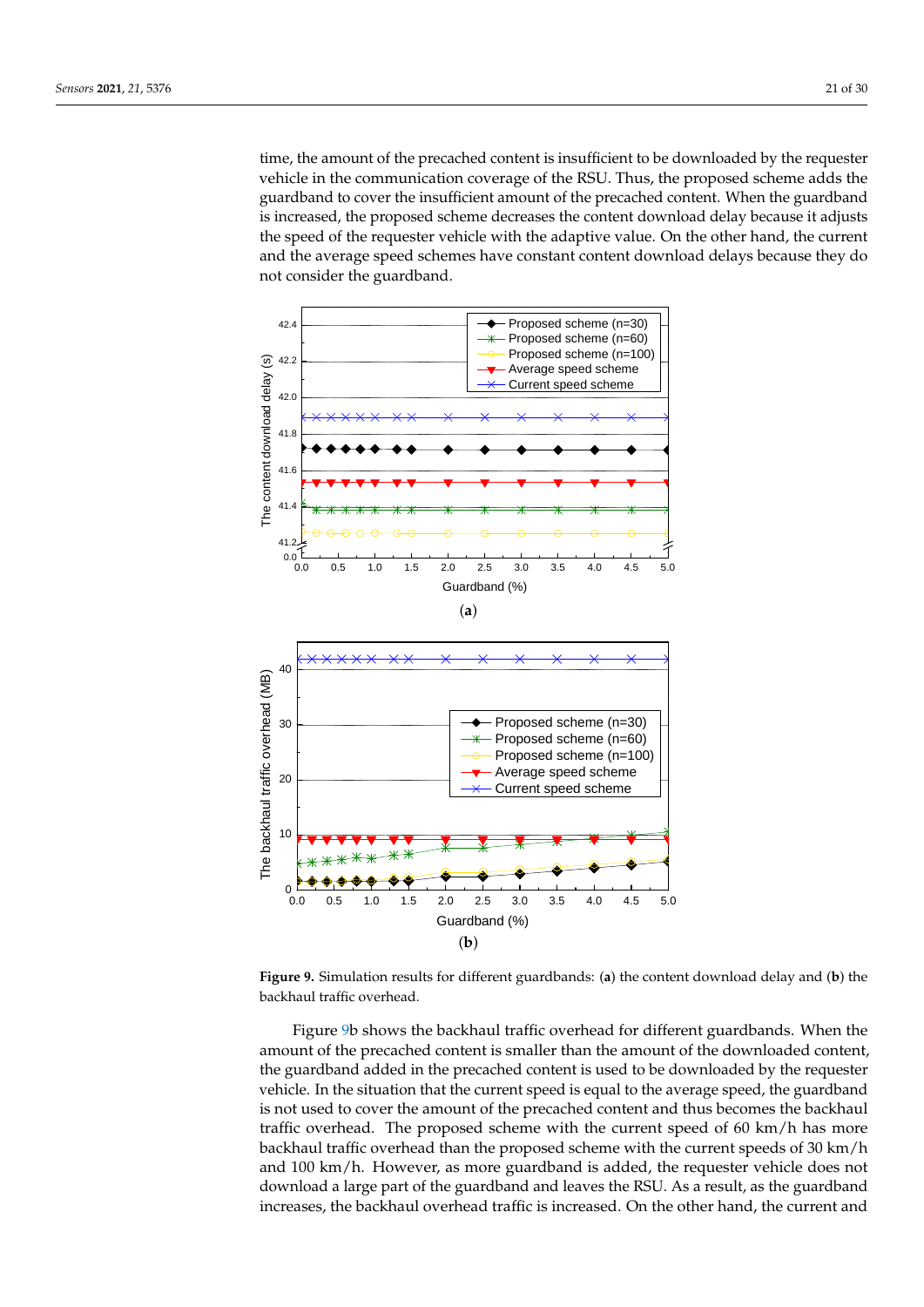the average speed schemes have constant backhaul traffic overheads by not considering the guardband.

Next, we compare the proposed scheme of different adaptive values with the current speed scheme and the average speed scheme for different guardbands in Figure [10.](#page-21-0) To show the obvious difference between schemes, we set the current speed as 80 km/h, and the optimal adaptive value of *a* is 6.

<span id="page-21-0"></span>

**Figure 10.** Simulation results for different sizes of the guardband: (**a**) the content download delay and (**b**) the backhaul traffic overhead.

Figure [10a](#page-21-0) shows the content download delay for the amount of the guardband when the adaptive values of the proposed scheme are different. When the value of *a* is 0, the requester vehicle does not change its speed. The proposed scheme  $(a = 0)$  without the guardband has the equal performance to that of the current speed scheme. When the value of *a* is 35, the requester vehicle reduces its speed rapidly to the average speed. Therefore, the performance of the proposed scheme  $(a = 35)$  without the guardband is similar to that of the average speed scheme. However, as the amount of the guardband is increased, the content download delay is decreased because the guardband adjusts the prediction errors. As a result, calculating the optimal adaptive value *a* is most important, and then the prediction errors are covered by the guardband.

Figure [10b](#page-21-0) shows the backhaul traffic overhead for the amount of the guardband when the adaptive values of the proposed scheme are different. If the difference between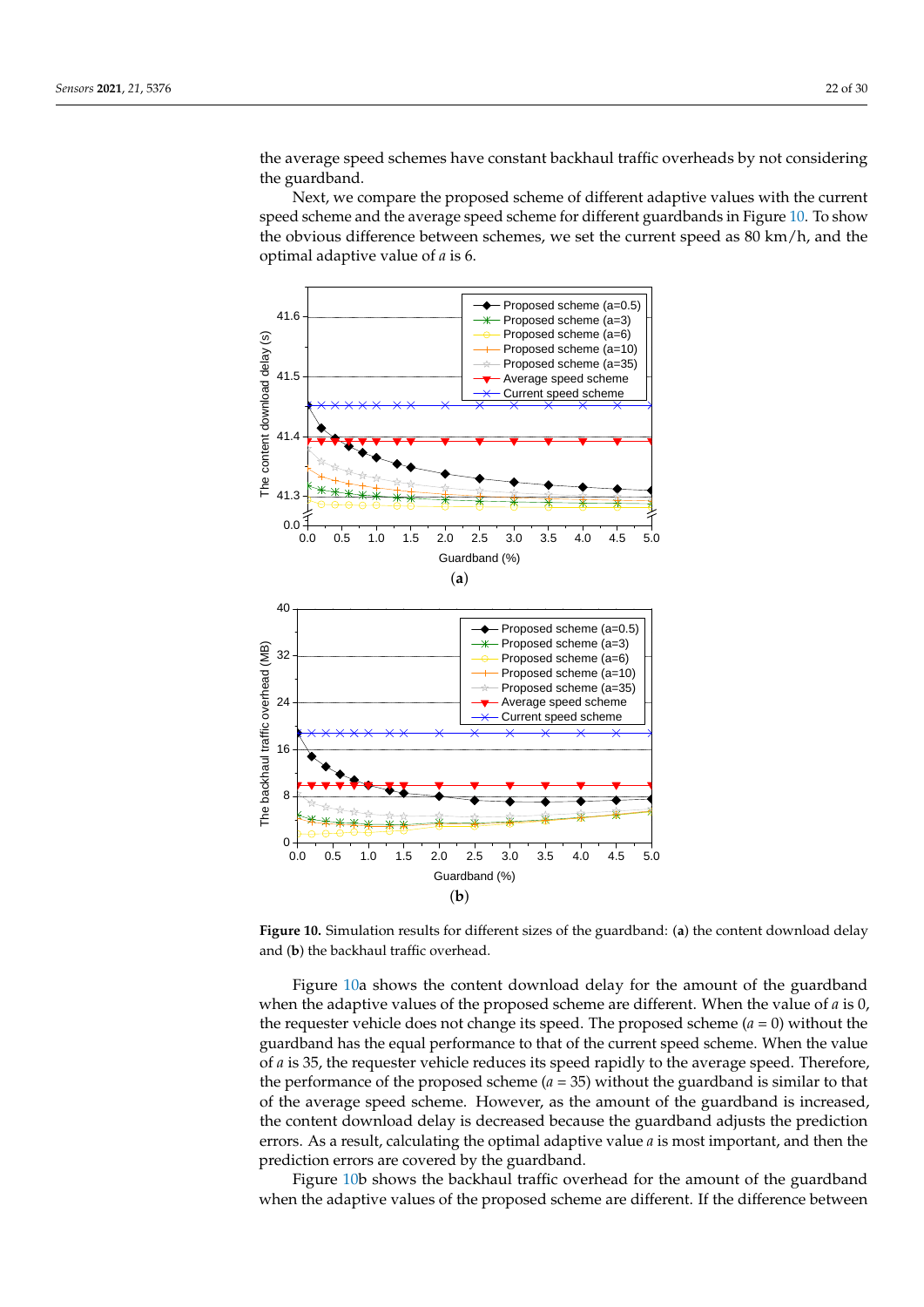the predictive value of *a* and the optimal value of *a* is large where *a* is 0, the backhaul traffic overhead is largest because the requester vehicle does not change its speed. As the amount of the guardband is larger, the prediction errors are covered larger by the guardband. As a result, the backhaul traffic overhead is decreased. However, if the difference between the value of *a* and the optimal value of *a* is small, the backhaul traffic overhead is increased because the size of the prediction errors covered by the guardband is small. Thus, to minimize the backhaul traffic overhead, it needs to use a suitable amount of the guardband.

#### *5.5. Simulation Results for the Current Speed and the Size of the Requested Content*

Figure [11a](#page-22-0) shows the content download delay for different current speeds of a requester vehicle. The current and average speed schemes do not have the performance improvement after the current speed of 60 km/h because they have errors in predicting the amount of the precached content and thus need the additional time to request for the content to the content server to compensate for the errors. Moreover, since the current speed scheme has larger errors, it has a longer content download delay than the average speed scheme. On the other hand, since the guardband of the proposed scheme covers errors in predicting the amount of the precached content, the proposed scheme with a larger guardband has better performance than the proposed scheme with a smaller guardband.

<span id="page-22-0"></span>

**Figure 11.** Simulation results for different current speeds: (**a**) the content download delay and (**b**) the backhaul traffic overhead.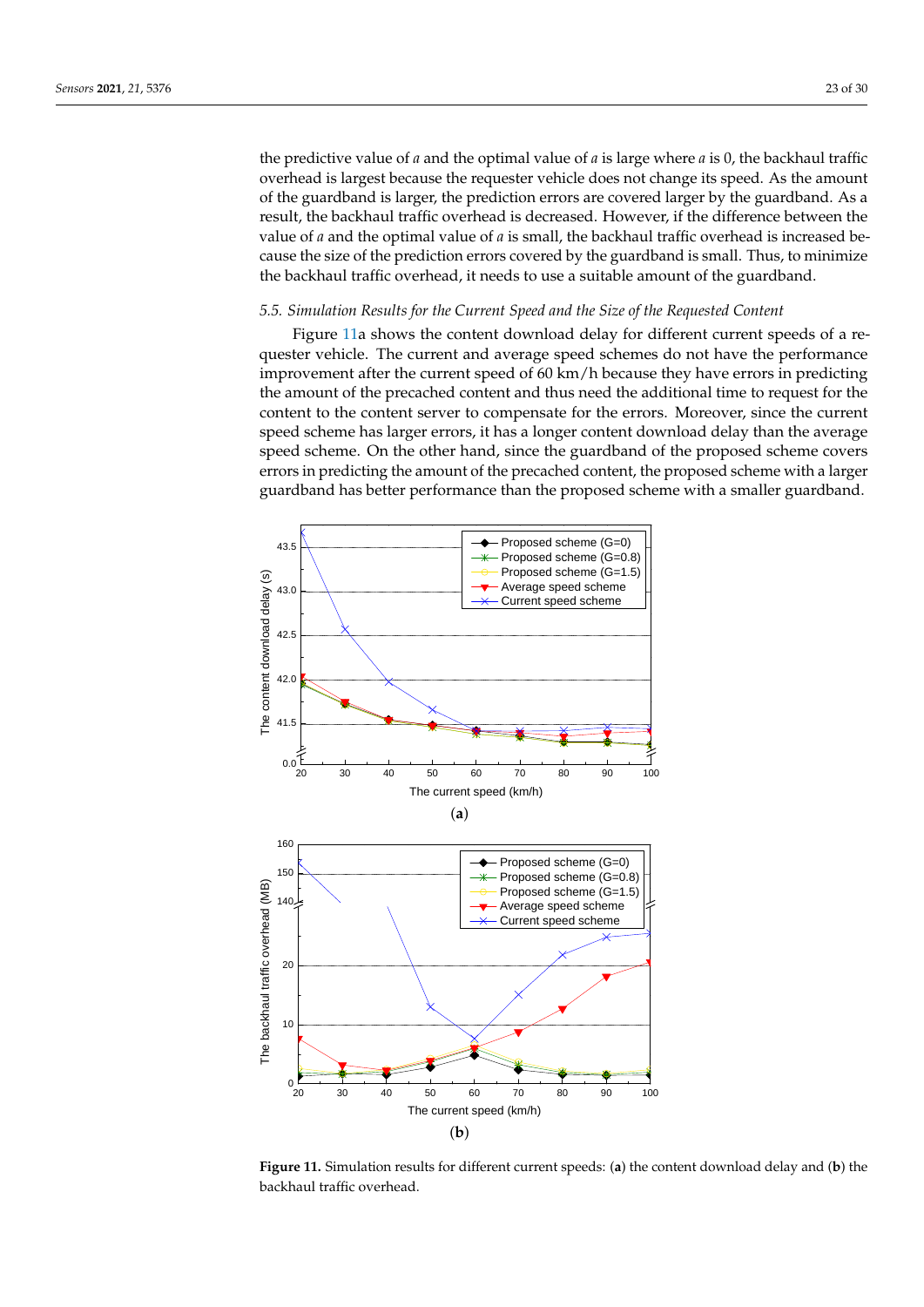Figure [11b](#page-22-0) shows the backhaul traffic overhead for different current speeds of the requester vehicle. In the proposed schemes, if the difference between the current speed and the average speed increases, the precached content added by the guardband is more downloaded by the requester vehicle and thus the backhaul traffic overhead is reduced. When the requester vehicle enters the RSU with an average speed of 60 km/h, the backhaul traffic overhead increases because most of the added guardband is not downloaded. When the current speed scheme has larger differences between the current speed and the average speed, it has larger errors in predicting the amount of the precached content and thus generates more backhaul traffic overheads. The average speed scheme reduces the backhaul traffic overhead when the current speed is lower than the average speed (60 km/h). However, it increases the backhaul traffic overhead when the current speed is higher than the average speed.

<span id="page-23-0"></span>

**Figure 12.** Simulation results for different sizes of the requested content: (**a**) the content download delay and (**b**) the backhaul traffic overhead.

Figure [12a](#page-23-0) shows the content download delay for different sizes of requested contents. As the size of the requested content increases, all schemes increase the content download delay because the requester vehicle needs more time to download the content and passes more RSUs to finish the content downloading. Since the current speed scheme has larger errors than the average speed scheme in calculating the amount of the precached content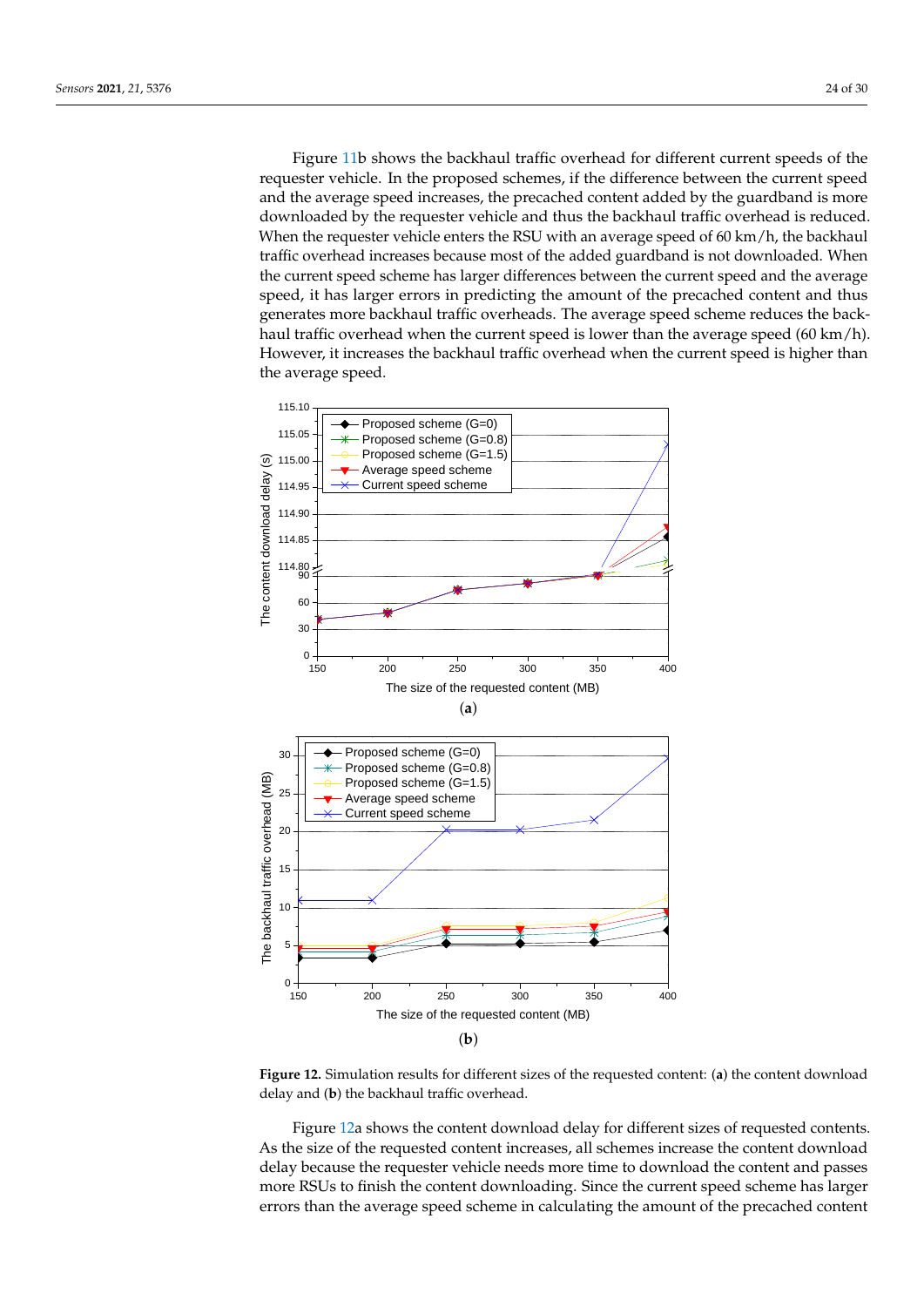due to more difference between the current speed and the practical speed of the requested vehicle, it has higher content download delay than the average speed scheme. On the other hand, the proposed scheme has lower content download delay by using an additional guardband because guardband reduces the time that the requester vehicle can download the precached content. Thus, the proposed scheme with  $G = 1.5$  has better performance than the proposed scheme with  $G = 0$  and  $G = 0.8$ .

Figure [12b](#page-23-0) shows the backhaul traffic overhead for different sizes of the requested content. In all schemes, as the size of the requested content increases, they have more backhaul traffic overhead to precache larger requested contents in the next RSUs. Since the proposed scheme appropriately calculates the amount of the precached content using the optimized value, it has a lower backhaul traffic overhead than both the average speed scheme and the current speed scheme. Since the current speed scheme has larger errors than the average speed scheme in calculating the amount of the precached content, the current speed scheme has a higher backhaul traffic overhead than the average speed scheme. On the other hand, the proposed scheme causes more backhaul traffic overhead to precache more guardband for bigger guardband. Thus, the proposed scheme with  $G = 1.5$  has more backhaul traffic overhead than the proposed scheme with  $G = 0$  and  $G = 0.8$ .

# <span id="page-24-0"></span>**6. Conclusions**

As the size of content such as multimedia data becomes large, it might be difficult for a vehicle to download the whole of content from a single RSU. To address this issue, many studies exploit precaching of content in each of the next RSUs on the trajectory of the vehicle. For this, previous precaching schemes use the current speed of the vehicle requesting the content or the average speed of vehicles in each RSU to calculate the downloadable amount of the content in the RSU. However, since they do not appropriately reflect the practical speed of the requester vehicle in the RSU, they could not calculate precisely the downloadable amount of the content. Thus, we propose an adaptive content precaching scheme (ACPS) that correctly estimates the predictive speed of a requester vehicle to reflect its practical speed and calculates the downloadable amount of an intended content through using its predictive speed. Moreover, to guarantee fully downloading the amount of the precached content, ACPS adds a guardband area to the downloadable amount to compensate for the difference between the practical and the predictive speeds.

We conducted extensive simulations in various environments to verify the performance of ACPS. In many circumstances, ACPS shows better performance than the current and the average speed schemes in terms of the content download delay and the backhaul traffic overhead. Only, ACPS shows lower performances than the current or average speed schemes when the current speed of the requester vehicle is  $30 \text{ km/h}$  or  $100 \text{ km/h}$  until the requester vehicle increases/decreases its speed to 60 km/h. However, as the speed of the requester vehicle is converged to 60 km/h, ACPS mostly achieves better performance than the current or average speed schemes.

In this paper, we consider the general urban road condition. However, there are more different road conditions in the real world, and it causes huge complexity to calculate and precache the downloadable amount of the content. Thus, in the future work, we need to adopt the machine-learning to simplify the complexity of calculation and find the optimal value *a* for the different scenarios. Moreover, since RSUs generally have limited storage resources, they can store only the restricted amount of contents for precaching. Thus, we also need to calculate the optimal amount of the precached content while considering the limited storage resources of RSUs.

**Author Contributions:** Conceptualization, Y.N.; mothodology, H.C.; software, Y.N.; validation, Y.S. and H.C.; writing—original draft preparation, Y.N.; writing—review and editing, Y.N., H.C. and E.L.; supervision, E.L. and E.-K.L.; funding acquisition, E.-K.L. All authors have read and agreed to the published version of the manuscript.

**Funding:** This work was supported by Incheon National University Research Grant in 2020.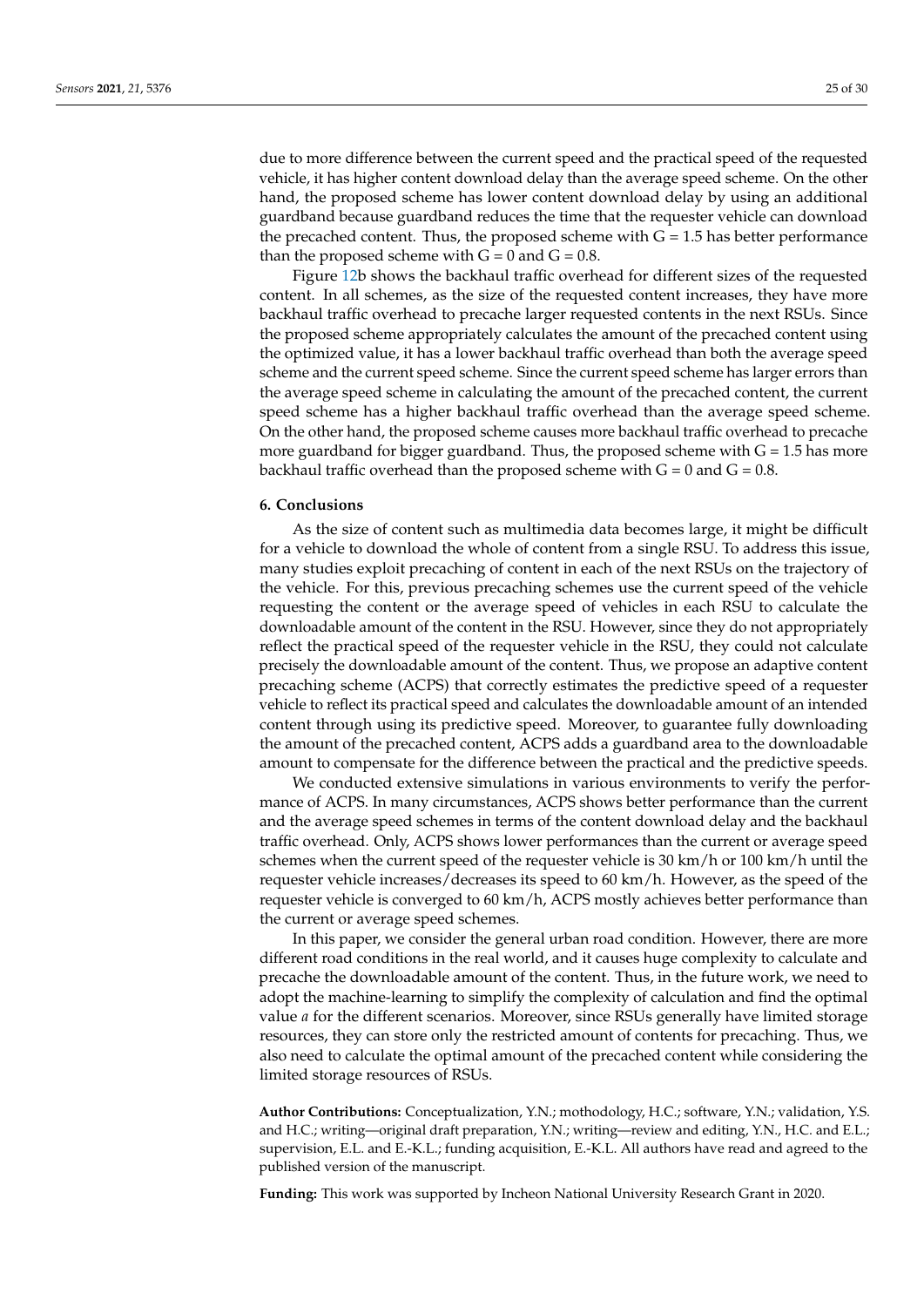**Institutional Review Board Statement:** Not applicable.

**Informed Consent Statement:** Not applicable.

**Data Availability Statement:** Not applicable.

**Conflicts of Interest:** The authors declare no conflict of interest.

#### <span id="page-25-0"></span>**Appendix A. Proof of Theorem 1**

In Equation [\(6\)](#page-12-2), *m* is calculated as follows.

$$
m = \frac{V_{Avg} - V_{Cur}}{V_{Avg}} \times V_{Avg} - \frac{V_{Avg} - V_{Cur}}{a} \times (V_{Avg} - V_{Cur})
$$
  
= 
$$
\frac{V_{Avg} - V_{Cur}}{a} \times (V_{Avg} - \frac{V_{Avg} - V_{Cur}}{2})
$$
 (A1)

# <span id="page-25-1"></span>**Appendix B. Proof of Theorem 2**

In Equation [\(8\)](#page-12-4), while *VCur* is increasing, the time when the requester vehicle leaves the communication range of the RSU is *t*, which is equal to the time when *VCur* reaches  $V_w(x)$  with *a* where *x* is a location of the requester vehicle between the point *in* and the point *out* in the RSU.

$$
t = \frac{V_w(x) - V_{Cur}}{a} \tag{A2}
$$

$$
x = \left(\frac{V_w(x) - V_{Cur}}{2} + V_{Cur}\right) \times t \tag{A3}
$$

$$
\frac{x}{t} = \frac{V_w(x) - V_{Cur}}{2} + V_{Cur}
$$
\n(A4)

$$
V_w(x) = 2\frac{x}{t} - V_{Cur}
$$
 (A5)

$$
V_w(x)^2 = V_{Cur}^2 + 2ax \tag{A6}
$$

$$
V_w(x) = \sqrt{V_{Cur}^2 + 2ax} \tag{A7}
$$

As shown in Equation [\(8\)](#page-12-4),  $V_w$  is calculated differently by three cases. Figure [A1](#page-26-1) shows the first case that *m* is located after the point *out*. In this case, the requester vehicle passes the point *out* before it arrives at the point *m*. Thus, the changeable speed of the requester vehicle from the point *in* to the point *out* is lower than *VAvg* and is calculated by the top line of Equation [\(8\)](#page-12-4). On the other hand, Figure [A2](#page-26-2) shows that *m* is located before the point *out*. Thus, the requester vehicle passes the point *m* before it arrives at the point *out*. Thus, Figure [A2](#page-26-2) includes both the second case and the third case. The second case is the changeable speed of the requester vehicle from the point *in* to the point *m*, which is lower than  $V_{Avg}$  and is calculated by the top line of Equation [\(8\)](#page-12-4). The third case is the changeable speed of the requester from the point *m* to the point *out*, which is equal to *VAvg* and is calculated by the bottom line of Equation [\(8\)](#page-12-4).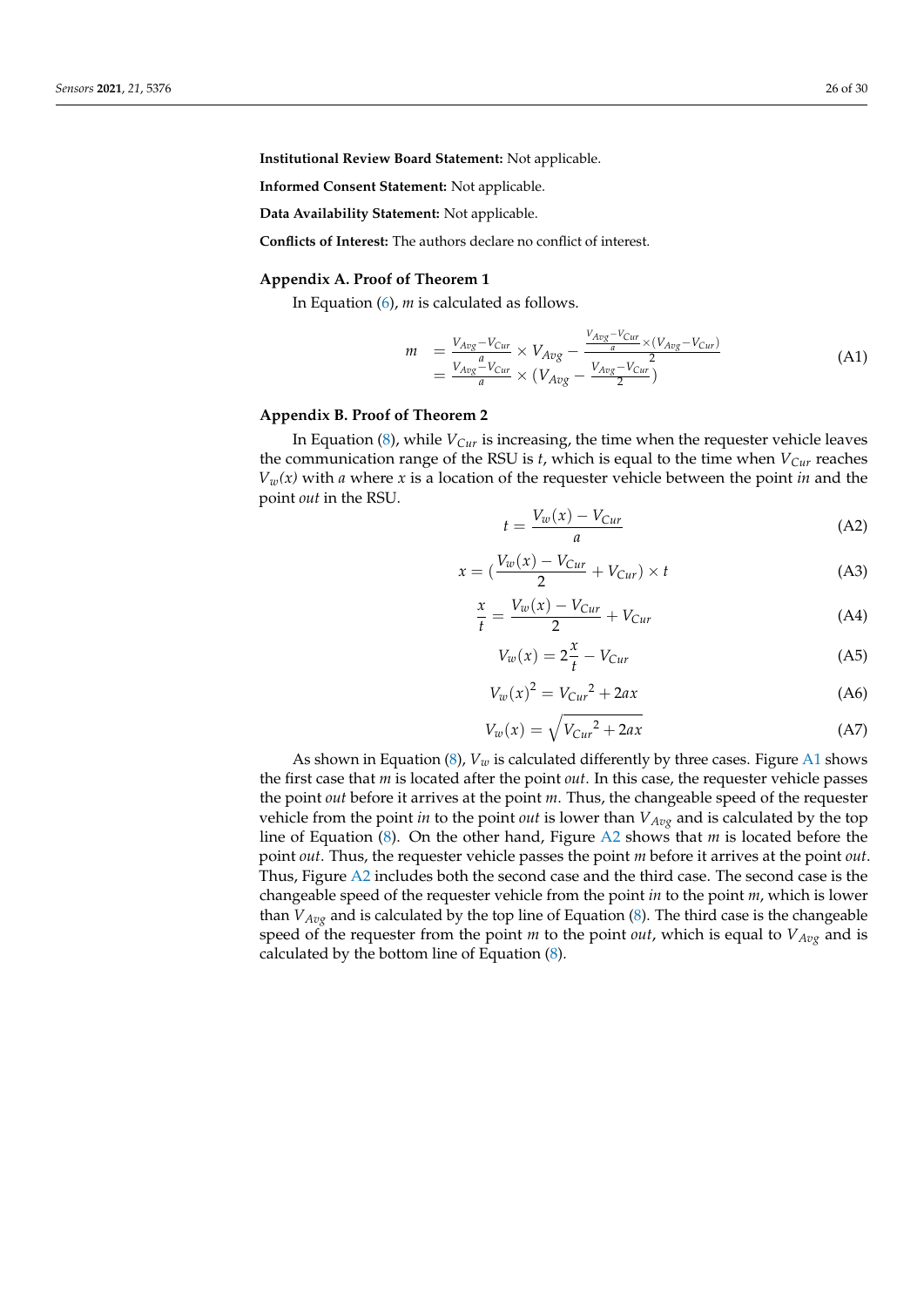<span id="page-26-1"></span>

**Figure A1.** The location of *m* when *a* is small.

<span id="page-26-2"></span>

**Figure A2.** The location of *m* when *a* is large.

# <span id="page-26-0"></span>**Appendix C. Proof of Theorem 3**

When  $V_{Cur}$  is decreased to  $V_{Avg}$ , the arrival point of is *m* where  $V_{Cur}$  is equal to  $V_{Avg}$ . Since  $V_{Cur}$  is larger in the case of  $V_{Cur} > V_{Avg}$ , Equation [\(6\)](#page-12-2) is transformed into Equation [\(A8\)](#page-26-3).

<span id="page-26-3"></span>
$$
m = \frac{V_{Cur} - V_{Avg}}{a} \times (V_{Avg} - \frac{V_{Cur} - V_{Avg}}{2})
$$
 (A8)

In Equation [\(9\)](#page-13-1), while *VCur* is decreased, the time when the requester vehicle leaves the communication range of the RSU is *t*, which is equal to the time when *VCur* is equal to  $V_w(x)$  with *a*.

$$
t = \frac{V_{Cur} - V_w(x)}{a} \tag{A9}
$$

$$
x = \left(\frac{V_{Cur} - V_w(x)}{2} + V_w(x)\right) \times t \tag{A10}
$$

$$
\frac{x}{t} = \frac{V_{Cur} - V_w(x)}{2} + V_w(x)
$$
\n(A11)

$$
V_w(x) = \frac{2x}{t} - V_{Cur}
$$
\n(A12)

$$
V_w(x)^2 = V_{Cur}^2 - 2ax \tag{A13}
$$

$$
V_w(x) = \sqrt{V_{Cur}^2 - 2ax} \tag{A14}
$$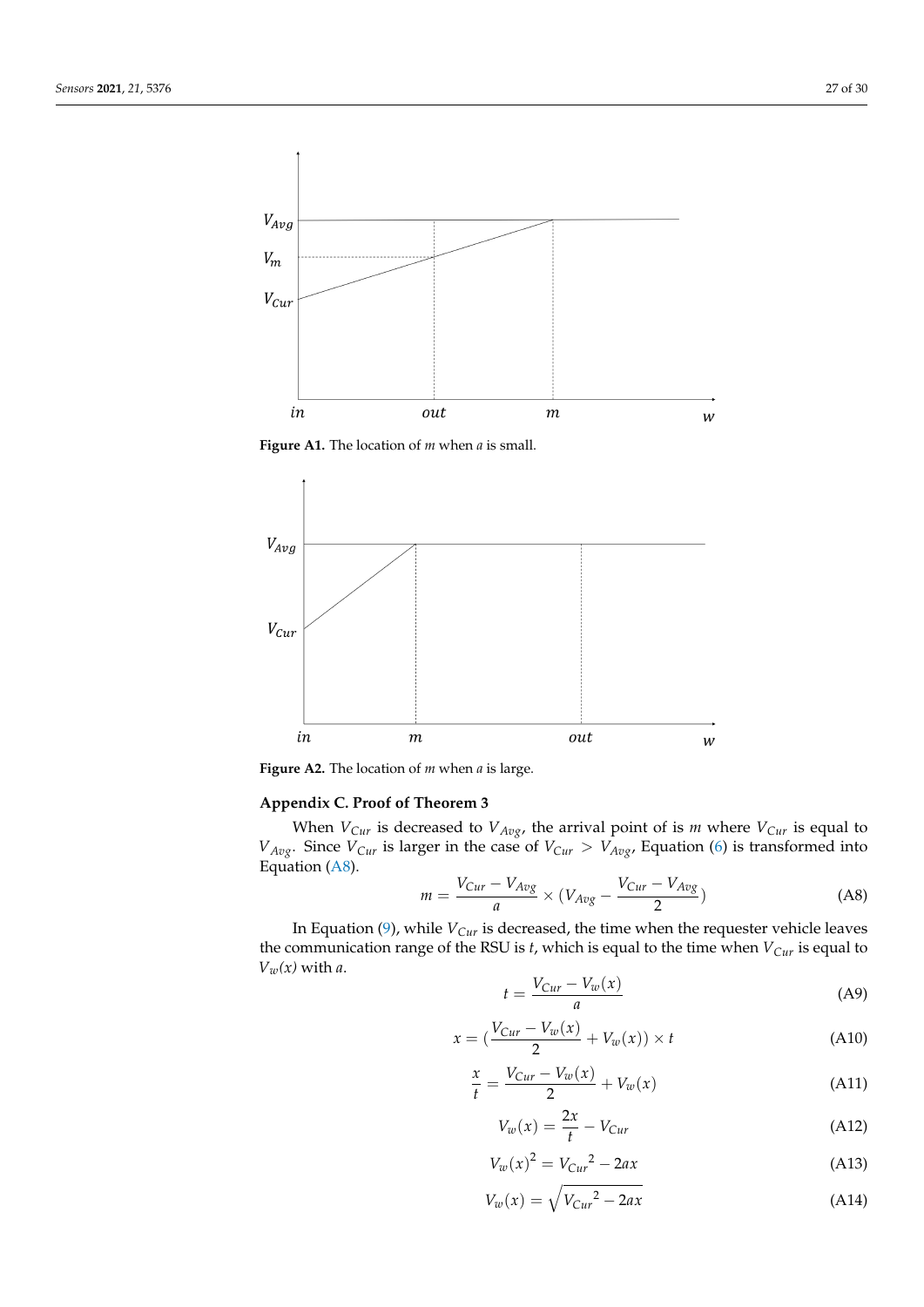The amount of the precached content that can be provided using the value *m* calculated according to Equation [\(A8\)](#page-26-3). The equation of  $V_w(x)$  is changed into Equation [\(9\)](#page-13-1) and the value is the same as (c) of Figure [4.](#page-12-1)



**Figure A3.** The location of *m* when *a* is small.



**Figure A4.** The location of *m* when *a* is large.

## **References**

- <span id="page-27-0"></span>1. Li, F.; Wang, Y. Routing in vehicular ad hoc networks: A survey. *IEEE Veh. Technol. Mag.* **2007**, *2*, 12–22. [\[CrossRef\]](http://doi.org/10.1109/MVT.2007.912927)
- <span id="page-27-1"></span>2. Yamada, S. The strategy and deployment plan for VICS. *IEEE Commun. Mag.* **1996**, *34*, 94–97. [\[CrossRef\]](http://dx.doi.org/10.1109/35.544328)
- <span id="page-27-2"></span>3. Reichardt, D.; Miglietta, M.; Moretti, L.; Morsink, P.; Schulz, W. CarTALK 2000: Safe and comfortable driving based upon inter-vehicle-communication. In Proceedings of the Intelligent Vehicle Symposium, Versailles, France, 17–21 June 2002; Volume 2, pp. 545–550. [\[CrossRef\]](http://dx.doi.org/10.1109/IVS.2002.1188007)
- <span id="page-27-3"></span>4. The CAR 2 CAR Communication Consortium. Available online: <www.car-2-car.org> (accessed on 30 June 2021).
- <span id="page-27-4"></span>5. Bai, F.; Krishnamachari, B. Exploiting the wisdom of the crowd: Localized, distributed information-centric VANETs [Topics in Automotive Networking]. *IEEE Commun. Mag.* **2010**, *48*, 138–146. [\[CrossRef\]](http://dx.doi.org/10.1109/MCOM.2010.5458375)
- <span id="page-27-5"></span>6. Schoch, E.; Kargl, F.; Weber, M.; Leinmuller, T. Communication patterns in VANETs. *IEEE Commun. Mag.* **2008**, *46*, 119–125. [\[CrossRef\]](http://dx.doi.org/10.1109/MCOM.2008.4689254)
- <span id="page-27-6"></span>7. Kumer, V.; Mishra, S.; Chand, M. Applications of VANETs: Present & Future. *Commun. Netw.* **2013**, *5*, 12–15. [\[CrossRef\]](http://dx.doi.org/10.4236/cn.2013.51B004)
- <span id="page-27-7"></span>8. Jacobson, V.; Smetters, D.K.; Thornton, J.D.; Plass, M.F.; Briggs, N.H.; Braynard, R.L. Networking Named Content. In Proceedings of the 5th International Conference on Emerging Networking Experiments and Technologies, CoNEXT'09, Rome, Italy, 1–4 December 2009; pp. 1–12. [\[CrossRef\]](http://dx.doi.org/10.1145/1658939.1658941)
- <span id="page-27-8"></span>9. Lal, N.; Kumar, S.; Kadian, G.; Chaurasiya, V.K. Caching methodologies in Content centric networking (CCN): A survey. *Comput. Sci. Rev.* **2019**, *31*, 39–50. [\[CrossRef\]](http://dx.doi.org/10.1016/j.cosrev.2018.11.001)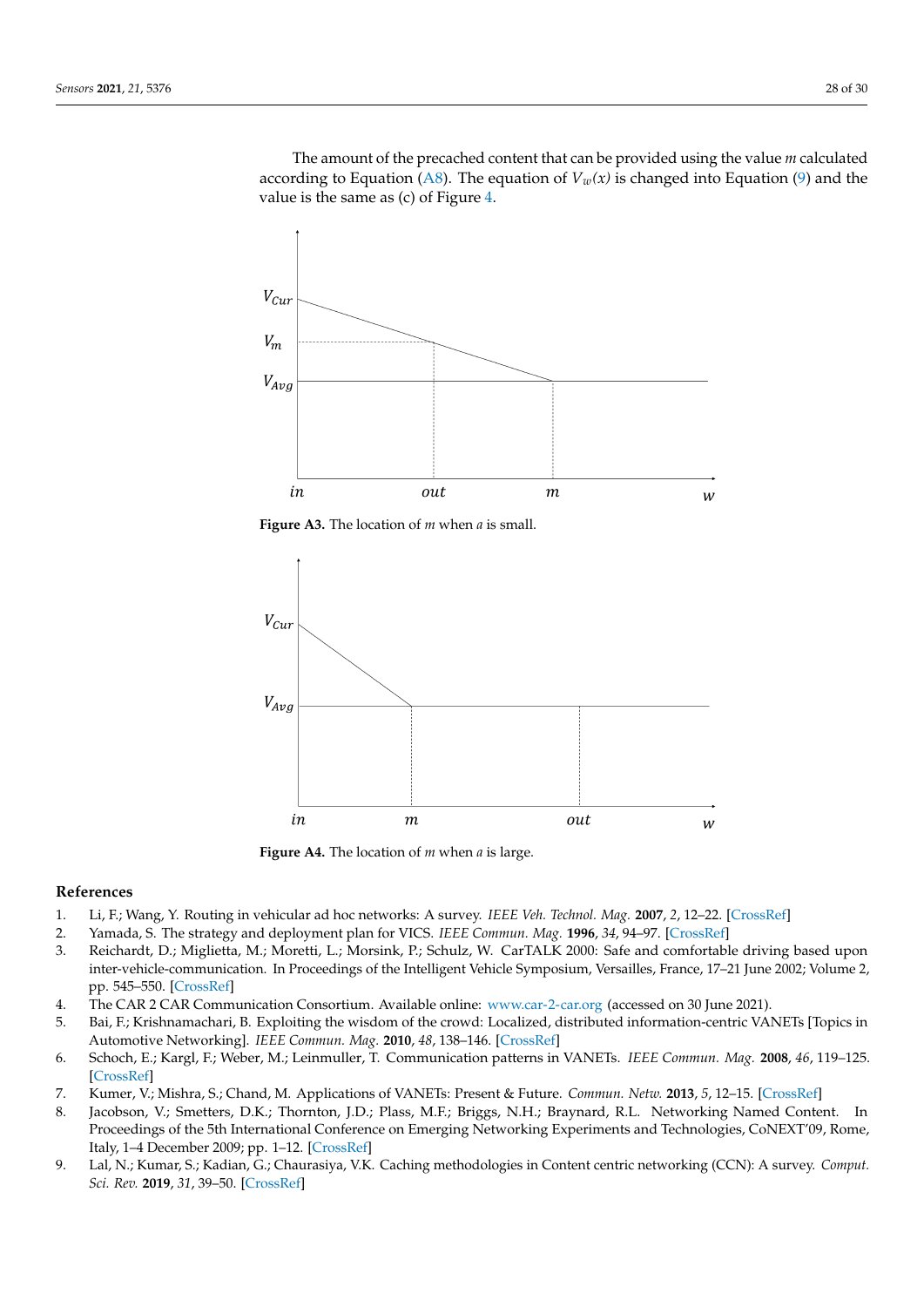- <span id="page-28-0"></span>10. Su, Z.; Hui, Y.; Yang, Q. The Next Generation Vehicular Networks: A Content-Centric Framework. *IEEE Wirel. Commun.* **2017**, *24*, 60–66. [\[CrossRef\]](http://dx.doi.org/10.1109/MWC.2017.1600195WC)
- <span id="page-28-1"></span>11. Blaszczyszyn, B.; Giovanidis, A. Optimal geographic caching in cellular networks. In Proceedings of the 2015 IEEE International Conference on Communications (ICC), London, UK, 8–12 June 2015; pp. 3358–3363.
- <span id="page-28-16"></span>12. Ostrovskaya, S.; Surnin, O.; Hussain, R.; Bouk, S.H.; Lee, J.; Mehran, N.; Ahmed, S.H.; Benslimane, A. Towards Multi-metric Cache Replacement Policies in Vehicular Named Data Networks. In Proceedings of the 2018 IEEE 29th Annual International Symposium on Personal, Indoor and Mobile Radio Communications (PIMRC), Bologna, Italy, 9–12 September 2018; pp. 1–7.
- <span id="page-28-17"></span>13. Amadeo, M.; Ruggeri, G.; Campolo, C.; Molinaro, A. Diversity-improved caching of popular transient contents in Vehicular Named Data Networking. *Comput. Netw.* **2021**, *184*, 107625. [\[CrossRef\]](http://dx.doi.org/10.1016/j.comnet.2020.107625)
- <span id="page-28-18"></span>14. Deng, G.; Wang, L.; Li, F.; Li, R. Distributed Probabilistic Caching strategy in VANETs through Named Data Networking. In Proceedings of the 2016 IEEE Conference on Computer Communications Workshops (INFOCOM WKSHPS), San Francisco, CA, USA, 10–14 April 2016; pp. 314–319. [\[CrossRef\]](http://dx.doi.org/10.1109/INFCOMW.2016.7562093)
- <span id="page-28-2"></span>15. Dua, A.; Shishodia, M.; Kumar, N.; Aujla, G.S.; Kumar, N. Bloom Filter Based Efficient Caching Scheme for Content Distribution in Vehicular Networks. In Proceedings of the 2019 IEEE International Conference on Communications Workshops (ICC Workshops), Shanghai, China, 20–24 May 2019; pp. 1–6. [\[CrossRef\]](http://dx.doi.org/10.1109/ICCW.2019.8756669)
- <span id="page-28-3"></span>16. Singh, P.K.; Nandi, S.K.; Nandi, S. A tutorial survey on vehicular communication state of the art, and future research directions. *Veh. Commun.* **2019**, *18*, 100164. [\[CrossRef\]](http://dx.doi.org/10.1016/j.vehcom.2019.100164)
- <span id="page-28-4"></span>17. Kanai, K.; Muto, T.; Katto, J.; Yamamura, S.; Furutono, T.; Saito, T.; Mikami, H.; Kusachi, K.; Tsuda, T.; Kameyama, W.; et al. Proactive Content Caching for Mobile Video Utilizing Transportation Systems and Evaluation Through Field Experiments. *IEEE J. Sel. Areas Commun.* **2016**, *34*, 2102–2114. [\[CrossRef\]](http://dx.doi.org/10.1109/JSAC.2016.2577238)
- <span id="page-28-19"></span>18. Yao, L.; Chen, A.; Deng, J.; Wang, J.; Wu, G. A Cooperative Caching Scheme Based on Mobility Prediction in Vehicular Content Centric Networks. *IEEE Trans. Veh. Technol.* **2018**, *67*, 5435–5444. [\[CrossRef\]](http://dx.doi.org/10.1109/TVT.2017.2784562)
- <span id="page-28-6"></span>19. Zhou, H.; Cheng, N.; Wang, J.; Chen, J.; Yu, Q.; Shen, X. Toward Dynamic Link Utilization for Efficient Vehicular Edge Content Distribution. *IEEE Trans. Veh. Technol.* **2019**, *68*, 8301–8313. [\[CrossRef\]](http://dx.doi.org/10.1109/TVT.2019.2921444)
- <span id="page-28-20"></span>20. Luo, Q.; Li, C.; Luan, T.H.; Shi, W. EdgeVCD: Intelligent Algorithm-Inspired Content Distribution in Vehicular Edge Computing Network. *IEEE Internet Things J.* **2020**, *7*, 5562–5579. [\[CrossRef\]](http://dx.doi.org/10.1109/JIOT.2020.2980981)
- <span id="page-28-21"></span>21. Guo, H.; Rui, L.; Gao, P. A zone-based content pre-caching strategy in vehicular edge networks. *Future Gener. Comput. Syst.* **2020**, *106*, 22–33. [\[CrossRef\]](http://dx.doi.org/10.1016/j.future.2019.12.050)
- <span id="page-28-22"></span>22. Yao, L.; Wang, Y.; Wang, X.; Wu, G. Cooperative Caching in Vehicular Content Centric Network Based on Social Attributes and Mobility. *IEEE Trans. Mob. Comput.* **2021**, *20*, 391–402. [\[CrossRef\]](http://dx.doi.org/10.1109/TMC.2019.2944829)
- <span id="page-28-23"></span>23. Al-Hilo, A.; Ebrahimi, D.; Sharafeddine, S.; Assi, C. Vehicle-Assisted RSU Caching Using Deep Reinforcement Learning. *IEEE Trans. Emerg. Top. Comput.* **2021**. [\[CrossRef\]](http://dx.doi.org/10.1109/TETC.2021.3068014)
- <span id="page-28-5"></span>24. Wang, R.; Kan, Z.; Cui, Y.; Wu, D.; Zhen, Y. Cooperative Caching Strategy With Content Request Prediction in Internet of Vehicles. *IEEE Internet Things J.* **2021**, *8*, 8964–8975. [\[CrossRef\]](http://dx.doi.org/10.1109/JIOT.2021.3056084)
- <span id="page-28-7"></span>25. Zhao, Z.; Guardalben, L.; Karimzadeh, M.; Silva, J.; Braun, T.; Sargento, S. Mobility Prediction-Assisted Over-the-Top Edge Prefetching for Hierarchical VANETs. *IEEE J. Sel. Areas Commun.* **2018**, *36*, 1786–1801. [\[CrossRef\]](http://dx.doi.org/10.1109/JSAC.2018.2844681)
- <span id="page-28-24"></span>26. Abani, N.; Braun, T.; Gerla, M. Proactive Caching with Mobility Prediction under Uncertainty in Information-Centric Networks. In Proceedings of the 4th ACM Conference on Information-Centric Networking, ICN '17, Berlin, Germany, 26–28 September 2017; pp. 88–97. [\[CrossRef\]](http://dx.doi.org/10.1145/3125719.3125728)
- <span id="page-28-8"></span>27. Guo, T.; Li, C.; Miao, Z.; Dong, W.; Su, X. Prefetching-based content download for highway vehicular ad hoc networks. In Proceedings of the 2017 IEEE/CIC International Conference on Communications in China (ICCC), Qingdao, China, 22–24 October 2017; pp. 1–6.
- <span id="page-28-9"></span>28. Grewe, D.; Wagner, M.; Frey, H. PeRCeIVE: Proactive caching in ICN-based VANETs. In Proceedings of the 2016 IEEE Vehicular Networking Conference (VNC), Columbus, OH, USA, 8–10 December 2016; pp. 1–8.
- <span id="page-28-11"></span>29. Khelifi, H.; Luo, S.; Nour, B.; Sellami, A.; Moungla, H.; Naït-Abdesselam, F. An Optimized Proactive Caching Scheme Based on Mobility Prediction for Vehicular Networks. In Proceedings of the 2018 IEEE Global Communications Conference (GLOBECOM), Abu Dhabi, United Arab Emirates, 9–13 December 2018; pp. 1–6.
- <span id="page-28-12"></span>30. Zhang, F.; Xu, C.; Zhang, Y.; Ramakrishnan, K.K.; Mukherjee, S.; Yates, R.; Nguyen, T. EdgeBuffer: Caching and prefetching content at the edge in the MobilityFirst future Internet architecture. In Proceedings of the 2015 IEEE 16th International Symposium on A World of Wireless, Mobile and Multimedia Networks (WoWMoM), Boston, MA, USA, 14–17 June 2015; pp. 1–9.
- <span id="page-28-10"></span>31. Zhang, Z.; Lung, C.H.; St-Hilaire, M.; Lambadaris, I. Smart Proactive Caching: Empower the Video Delivery for Autonomous Vehicles in ICN-Based Networks. *IEEE Trans. Veh. Technol.* **2020**, *69*, 7955–7965. [\[CrossRef\]](http://dx.doi.org/10.1109/TVT.2020.2994181)
- <span id="page-28-13"></span>32. Ma, G.; Wang, Z.; Chen, M.; Zhu, W. APRank: Joint mobility and preference-based mobile video prefetching. In Proceedings of the 2017 IEEE International Conference on Multimedia and Expo (ICME), Hong Kong, China, 10–14 July 2017; pp. 7–12.
- <span id="page-28-14"></span>33. Wang, X.; Wang, X. Vehicular Content-Centric Networking Framework. *IEEE Syst. J.* **2019**, *13*, 519–529. [\[CrossRef\]](http://dx.doi.org/10.1109/JSYST.2018.2875918)
- <span id="page-28-15"></span>34. Bouk, S.H.; Ahmed, S.H.; Kim, D. Vehicular Content Centric Network (VCCN): A Survey and Research Challenges. In Proceedings of the 30th Annual ACM Symposium on Applied Computing, SAC'15, Salamanca, Spain, 13–17 April 2015; pp. 695–700. [\[CrossRef\]](http://dx.doi.org/10.1145/2695664.2695844)